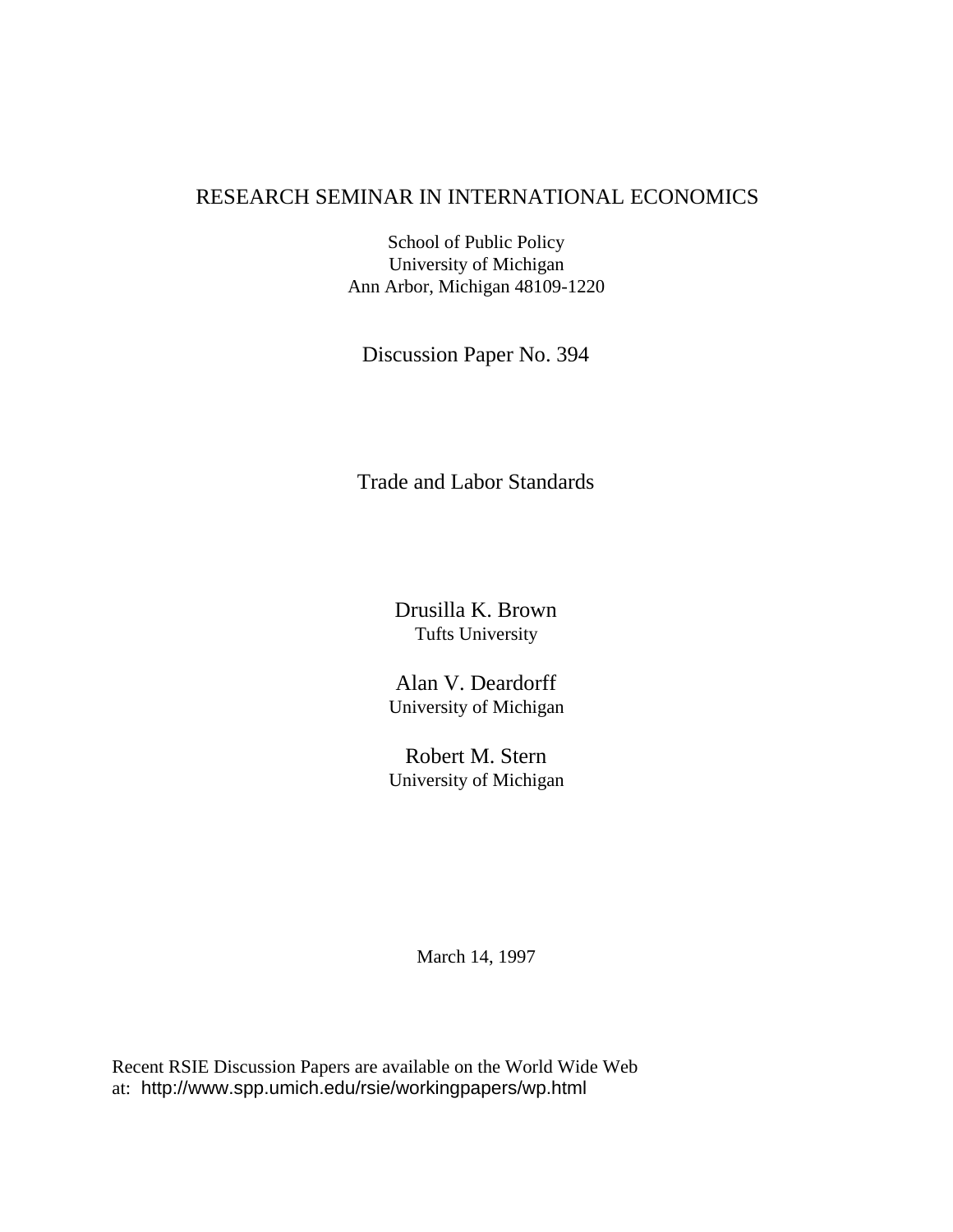## **TRADE AND LABOR STANDARDS**

**Drusilla K. Brown Tufts University**

**Alan V. Deardorff University of Michigan**

**Robert M. Stern University of Michigan**

**March 14, 1997**

**Address Correspondence To:**

**Robert M. Stern School of Public Policy University of Michigan Ann Arbor, MI 48109-1220**

**Tel. 313-764-2373 FAX 313-763-9181 E-mail rmstern@umich.edu**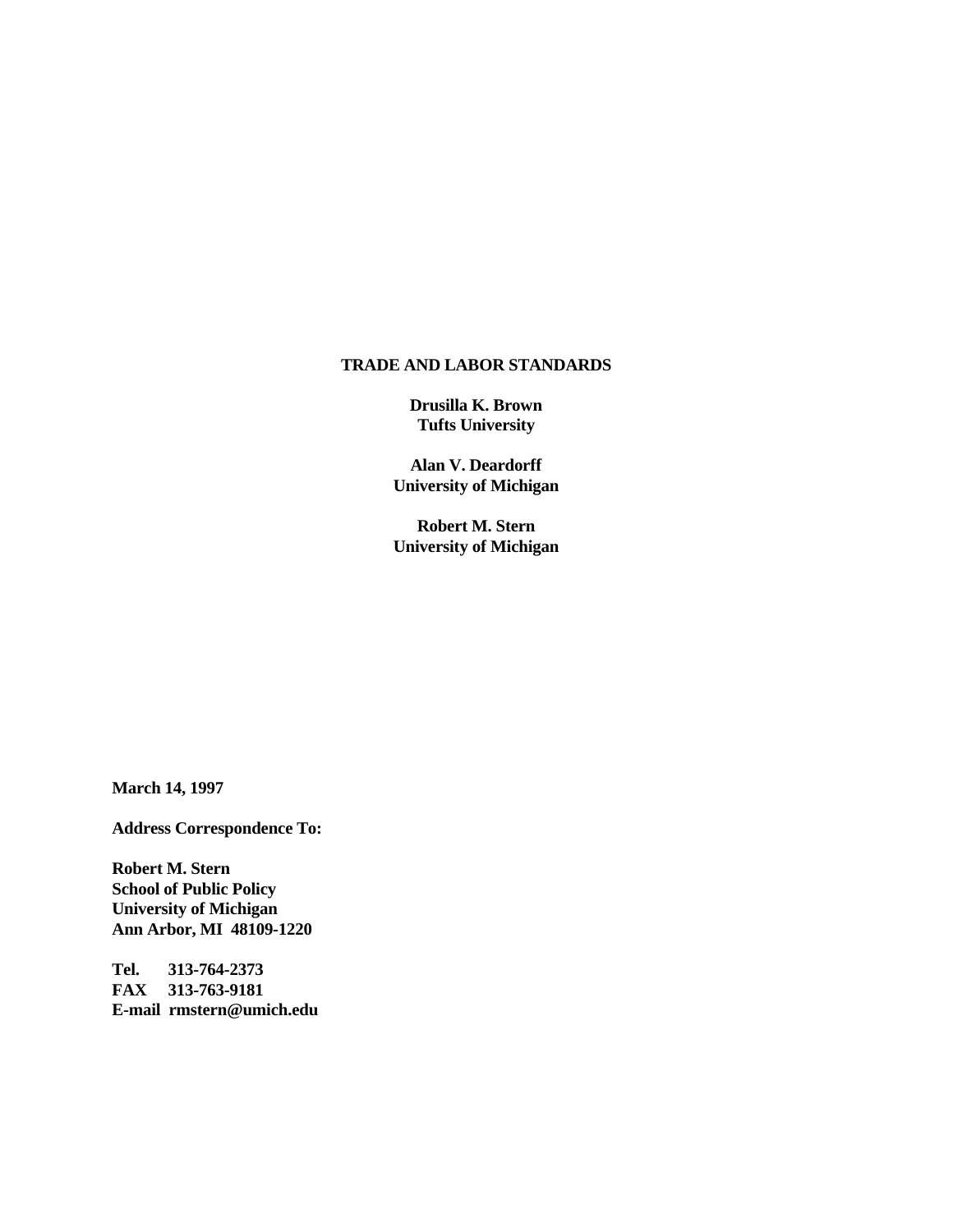#### **TRADE AND LABOR STANDARDS**

**Drusilla K. Brown Tufts University**

**Alan V. Deardorff University of Michigan**

**Robert M. Stern University of Michigan**

#### **I. Introduction**

The interaction of labor standards and international trade policy is by no means a new issue. Nonetheless it has assumed new importance due to the increasingly vocal arguments by labor interests and social activists in the United States that issues of "unfair" labor practices and conditions have been ignored in both U.S. trade policies and in multilateral trade negotiations and therefore should be placed high on the U.S. national and multilateral trade policy agenda. Issues of lax enforcement of labor standards in Mexico were at the center of the public debate in the United States especially in 1992-93 when the North American Free Trade Agreement (NAFTA) was being negotiated and later submitted for approval by the U.S. Congress. Efforts were also made (unsuccessfully) at the December 1996 World Trade Organization (WTO) Ministerial Meeting in Singapore to extend the WTO to include rules governing trade-related labor standards. Labor standards will almost certainly be at issue in the fast-track authority that the Clinton Administration will request from Congress to negotiate Chile's entry into NAFTA and to undertake other trade policy initiatives.

The concern of labor and social activist interests is that the increased imports from countries in which labor standards are ostensibly not enforced at a sufficiently high level will be detrimental to wages and working conditions in the United States and other industrialized countries. As we will note in our discussion that follows, there is a wide disparity of views on issues of international labor standards. The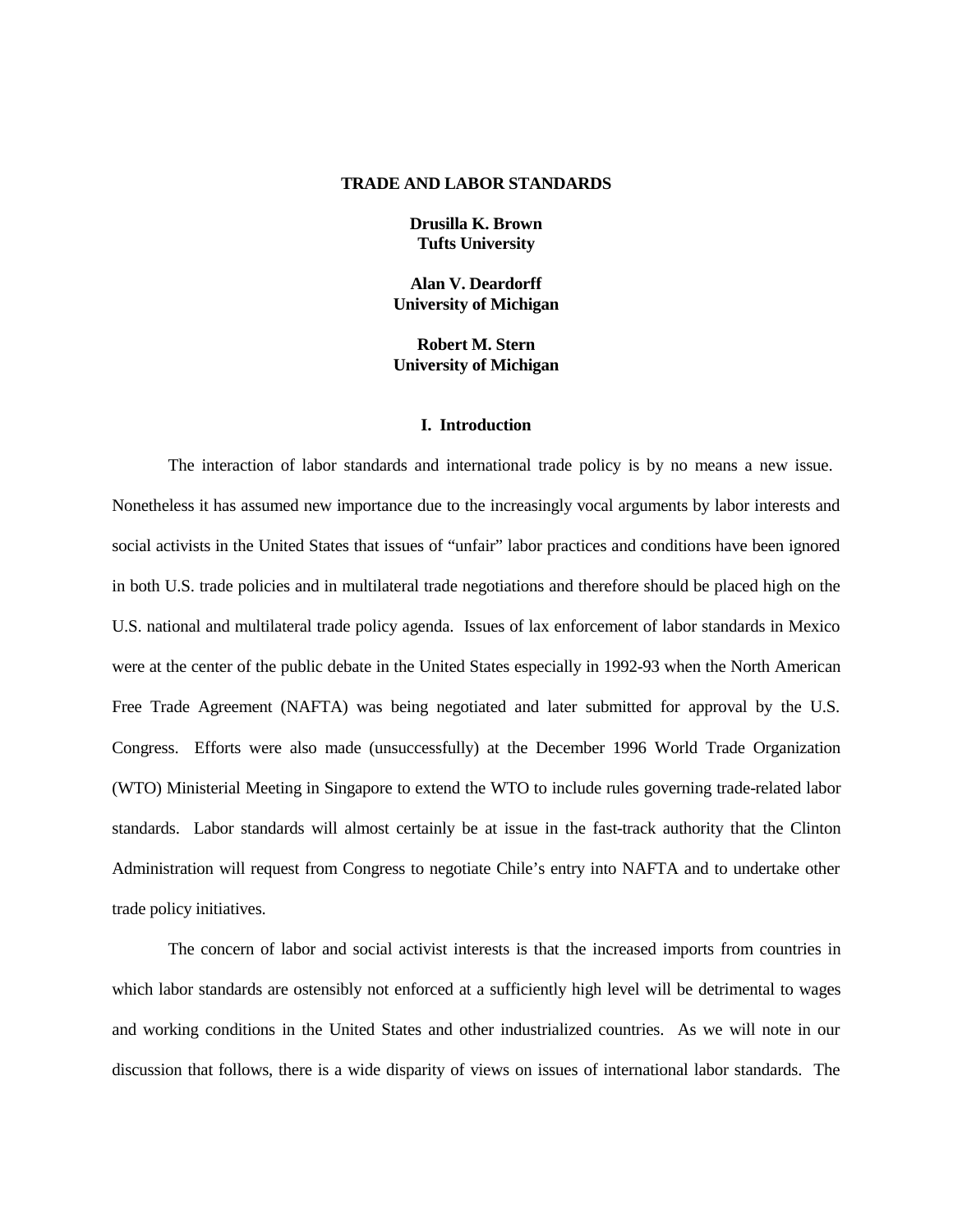purpose of this paper is to explore these different views and the available options for addressing the issues involved. We conclude that there is no convincing case for incorporating labor standards into the WTO and into U.S. trade agreements. The surest way to improve labor standards is for the United States and other industrialized countries to maintain open markets and to encourage the growth of their developing country trading partners. Steps should also be taken to support the activities of the International Labour Organization (ILO) to provide inducements and technical assistance to help developing countries raise their labor standards.

The paper is structured as follows. Section II deals with the definition and scope of labor standards. Theoretical aspects of the economic effects of labor standards are considered in Section II, while Section IV summarizes the available empirical evidence. The monitoring and enforcement of labor standards are discussed in Section V. Conclusions and implications for policy are presented in Section VI.

#### **II. Definition and Scope of Labor Standards**

Labor standards are multi-faceted and may vary from country to country depending on the stage of development, per capita income, and political, social, and cultural conditions and institutions. It may be difficult therefore to distinguish unambiguously those labor standards that everyone would consider to be universal human rights from other labor standards that will depend on given national circumstances. Nonetheless, efforts have been made to identify and achieve consensus on a group of so-called core labor standards which ideally should apply universally. For example, according to OECD (1996, p. 26), core labor standards include:

- 1. prohibition of forced labor
- 2. freedom of association
- 3. the right to organize and bargain collectively
- 4. elimination of child labor exploitation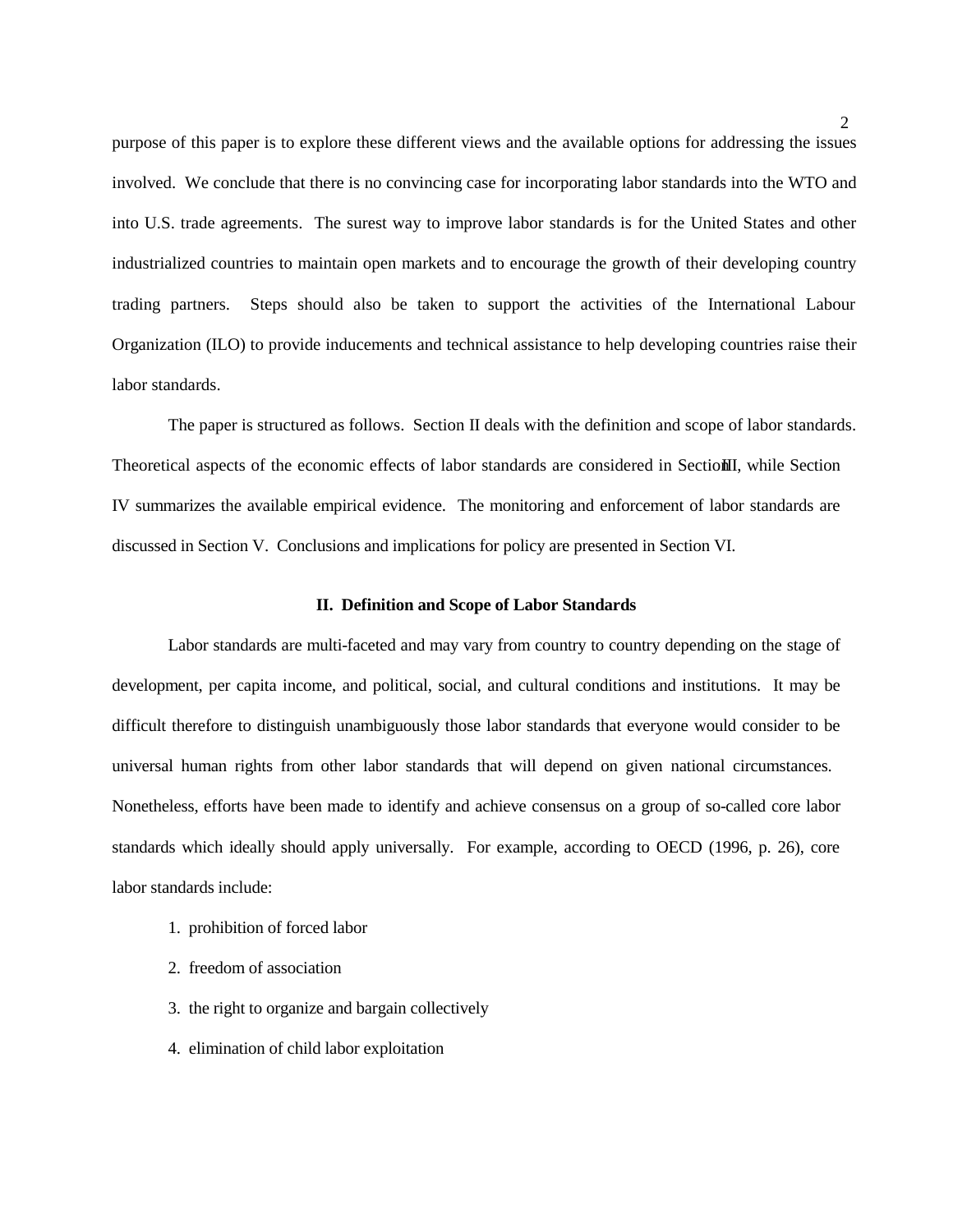#### 5. nondiscrimination in employment.

 $\overline{a}$ 

Agreement on the universality of these core labor standards derives from the widespread acceptance and ratification of United Nations Covenants and Conventions as well as acceptance (though not necessarily ratification) of the pertinent Conventions of the ILO that deal with human rights and labor standards. <sup>1</sup> Besides the aforementioned core standards, there are other labor standards that are less universally accepted, and that relate to "acceptable conditions of work," which include: a minimum wage; limitations on hours of work; and occupational safety and health in the workplace.

To illustrate some of the difficulties that may arise in interpreting and implementing core standards

and distinguishing between core and other standards, it is interesting to note what Fields (1995, p. 13) has

proposed as "...a set of *basic labour rights for workers throughout the world*:

i) No person has the right to enslave another or to cause another to enter into indentured servitude, and every person has the right to freedom from such conditions.

ii) No person has the right to expose another to unsafe or unhealthy working conditions without the fullest possible information.

iii) Children have the right not to work long hours whenever their families' financial circumstances allow.

iv) Every person has the right to freedom of association in the workplace and the right to organise and bargain collectively with employers."

To illustrate further, Aggarwal (1995, pp. 4-5) has proposed that a distinction be drawn between

standards related to *labor processes* and standards related to *labor outcomes*. This distinction would apply

some definition of what constitutes a "minimum" standard to the determination of basic worker rights in

terms of labor processes. Presumably, the point of taking labor processes, rather than outcomes, into

<sup>&</sup>lt;sup>1</sup> According to OECD (1996, pp. 31-34), there are seven fundamental ILO Conventions that form the basis of consensus among the ILO's constituents. These include: prohibition of forced labour (No. 29); freedom of association and protection of the right to organize (No. 87); right to organize and collective bargaining (No. 98); equal remuneration for men and women for work of equal value (No. 100); abolition of forced labour (No. 105); nondiscrimination in employment and occupation (No. 111); and minimum age of employment of children (No. 138).

<sup>&</sup>lt;sup>2</sup> See Brown, Deardorff, and Stern (1996, Appendix Table 1) for the definitions and principles of the core and other labor standards that are articulated in U.S. trade law, based on Lyle (1991, pp. 20-31).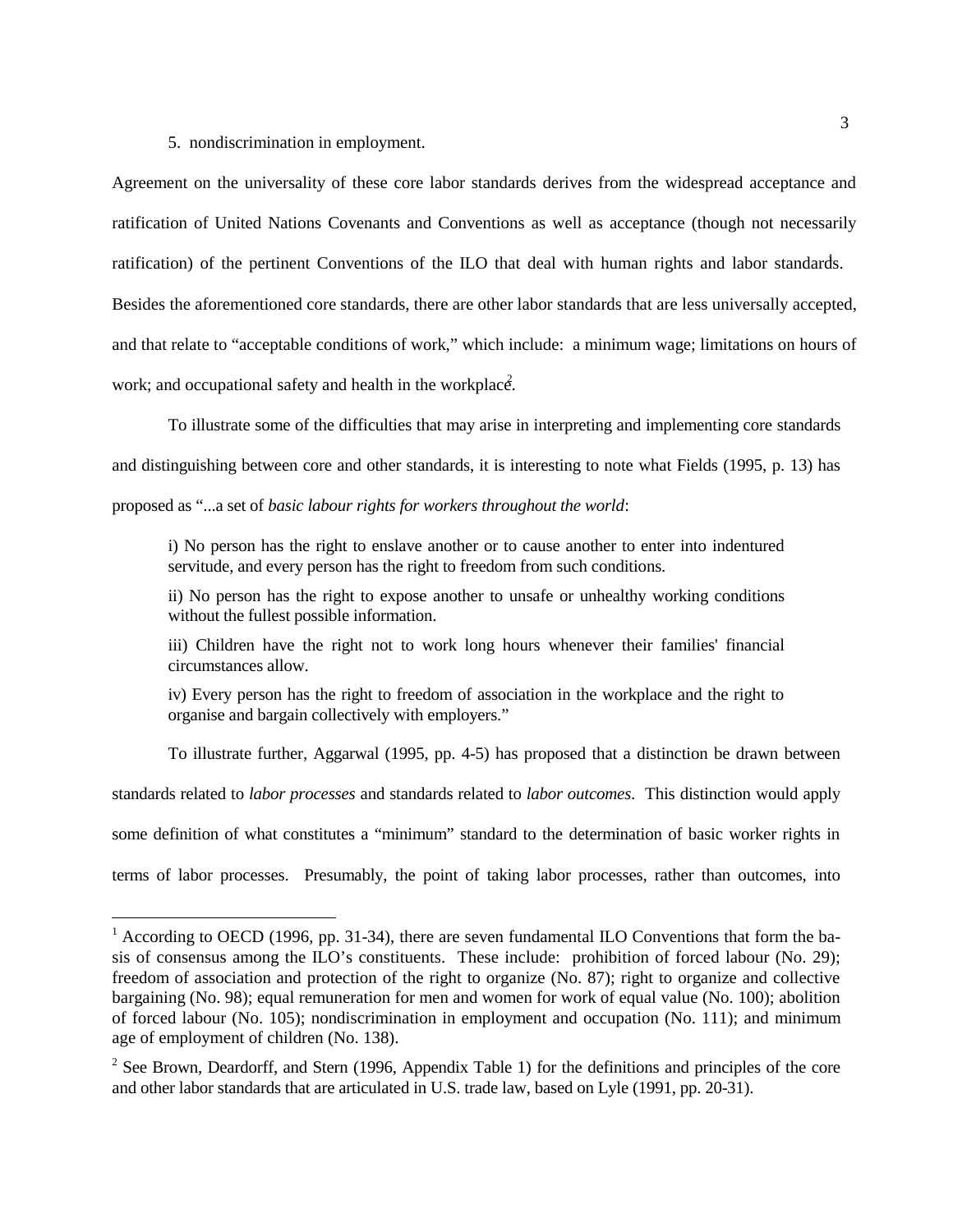account is to make allowance for differences and changes over time in the level of economic development and related factors. What remains unclear, however, as Aggarwal acknowledges, is the difficulty of deciding whether the identification and guarantee of labor processes provide an effective pre-condition for attaining the minimum criteria associated with achieving labor outcomes.

While, as already mentioned, there is concern in the United States that many of its developing country trading partners appear to be violating certain basic worker rights,<sup>3</sup> it has been pointed out, for example, by Bhagwati (1995, pp. 754-55) that the United States is hardly a paragon of virtue when it comes to the realization of core labor standards. He cites in particular the relative rarity in the United States of worker participation in decision making, ill treatment of migrant agricultural workers, existence of sweatshops especially in the clothing industry that pay substandard wages and maintain oppressive working conditions, the relatively low rate of unionization in the private sector, limitations on the right to strike in some sectors, and the fact that American children are often employed in a variety of different jobs in the work place and at home. He argues accordingly that it is "morally obtuse" for the United States to seek to impose on poor countries particular requirements relating to worker rights.<sup>4</sup>

The foregoing discussion is by no means intended to deny the desirability of improving working conditions through higher labor standards. The issue, rather, is how this can best be accomplished. Our view is that the discussion and determination of what constitutes core labor rights are best carried out in the context of an international organization such as the ILO and not through the U.S. trade policy process. The ILO has a long history of trying to define and monitor labor standards and practices and to achieve its goals

<sup>&</sup>lt;sup>3</sup> See, for example, Reich (1994).

<sup>&</sup>lt;sup>4</sup> A similar argument is made by Srinivasan (1994, 1995, 1996, 1997), who further argues that, if developed countries with high labor standards are serious in doing something about working conditions in developing countries, the developed countries could lift immigration restrictions and/or provide income transfers to workers and to families in developing countries. His point is that humanitarian concerns need to be reflected in the willingness of citizens in developed countries to assume responsibility and pay financially to enhance the welfare of workers, including children, in developing countries.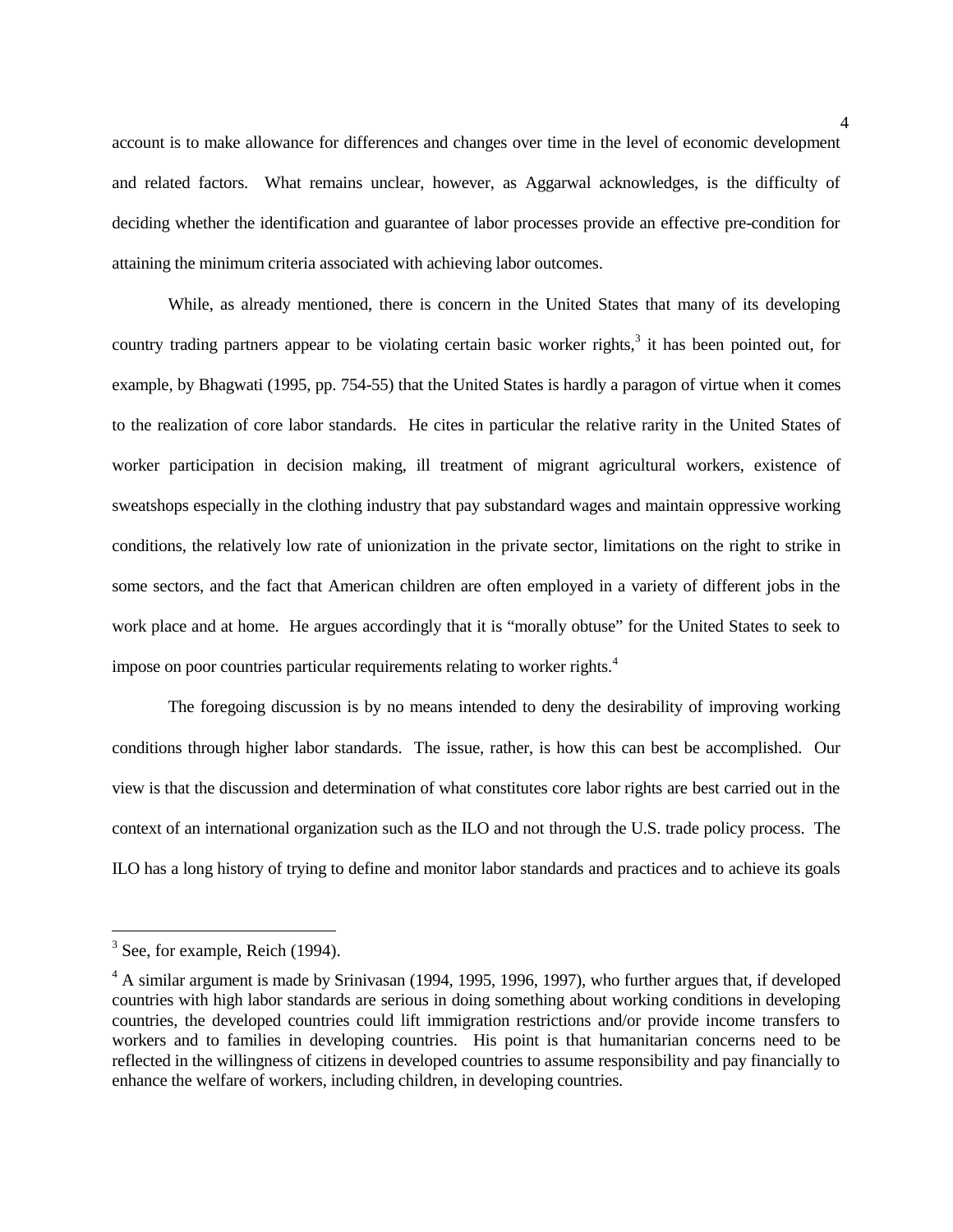by providing information and technical assistance and utilizing moral suasion to induce countries to change policies that the international community of nations considers to be violations of basic worker rights. We shall have more to say on this below in discussing existing institutions and mechanisms for the monitoring and enforcement of labor standards. It may be useful first though to discuss the central theoretical issues and the available empirical evidence involved in analyzing the economic effects of labor standards.

#### **III. Economic Effects of Labor Standards: Theoretical Considerations**

In this section, we consider two main issues: (1) the diversity of labor standards and the case for free trade; and (2) the effects of standards and the international harmonization of standards on economic welfare and the terms of trade of individual nations.

### **Diversity of Standards and the Case for Free Trade**

As noted in the preceding discussion, labor standards may vary across nations depending on their level of development, per capita incomes, and a host of political, social, and cultural conditions and institutions. The issue is whether such diversity of standards alters the case for free trade. This has been investigated in depth by Srinivasan (1995, 1997), based on a theoretical model in which standards use productive resources and also affect consumer welfare. The upshot of Srinivasan's theoretical analysis is that the diversity of labor standards between nations may reflect differences in factor endowments and levels of income, and that such diversity is consistent with the case for free trade. When trade is not balanced and if minimum international labor standards are to be attained, it will be necessary to have arrangements for international income transfers and domestic tax/subsidies. This will be the case as well when consumers in countries with high standards have a moral preference to raise standards in their tradingpartner countries. Further, if there are market failures that prevent the attainment of minimum labor standards, income transfers and domestic tax/subsidies will be required to achieve optimal conditions for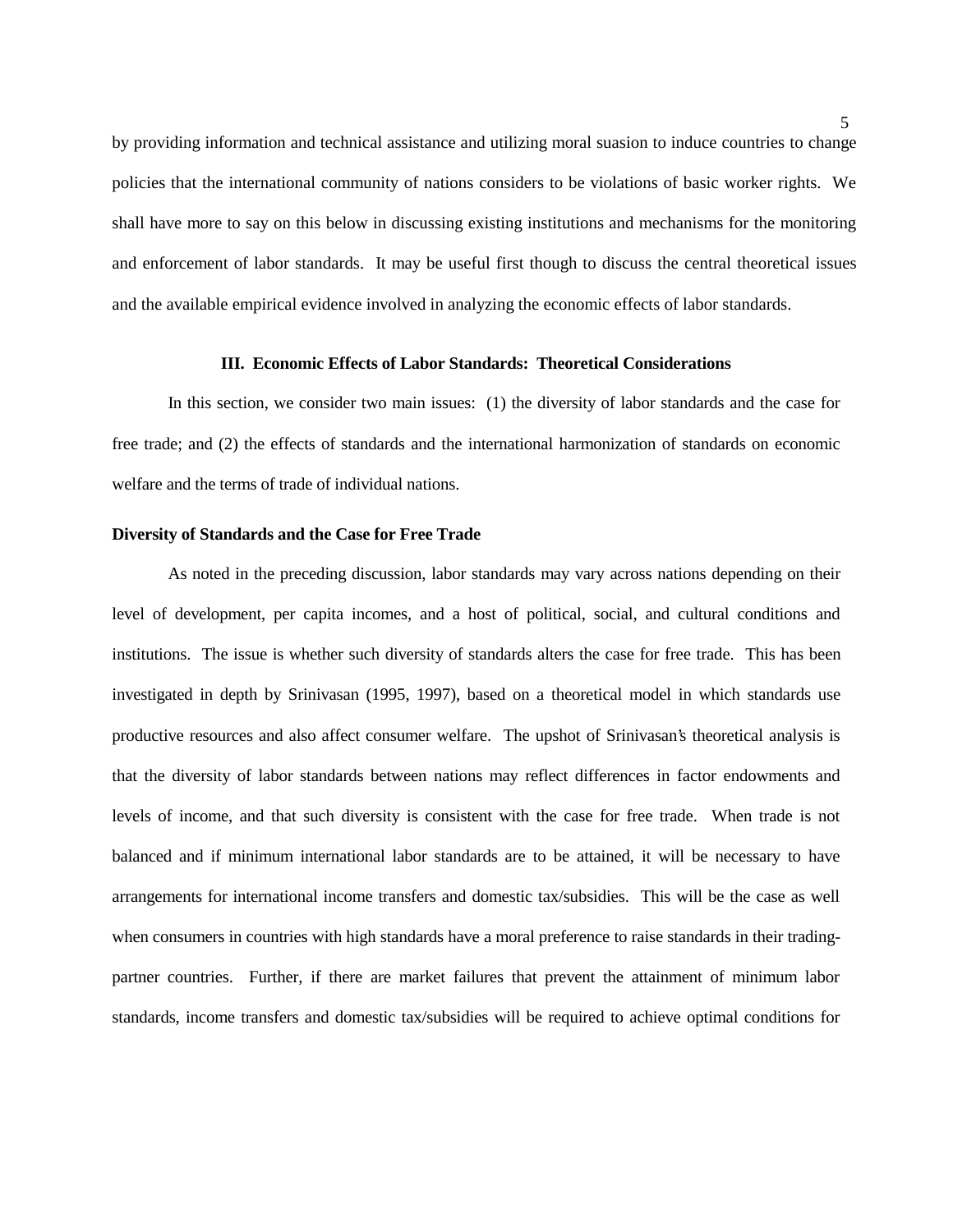resource allocation and consumer welfare<sup>5</sup>. Finally, the use of trade intervention may hinder rather than improve the attainment of higher labor standards, and it may be in the collective interests of countries to cooperate in setting labor standards. We shall have occasion below to examine the implications of Srinivasan's conclusions in considering the different options for dealing with international differences in labor standards.

## **International Harmonization of Standards**

 $\overline{a}$ 

Brown, Deardorff, and Stern (BDS, 1996) analyze the effects of standards on economic welfare and the terms of trade and do not concern themselves directly with issues of the diversity of standards and the case for free trade. They employ a variety of theoretical models in which different national characteristics may determine the outcome of the introduction of labor standards.<sup>6</sup>

A general conclusion emerging from the BDS analysis is that economic welfare is best served when countries act to correct their domestic (labor) market failures. But, since these market failures will likely differ between countries, they conclude that there is no obvious case on welfare grounds for pursuing universal standards and the international harmonization of standards that this may imply. This conclusion is consistent with that of Srinivasan, namely that diversity of working conditions between nations is the norm and is by no means in itself "unfair" so long as the extant labor standards are consistent with efficient resource use.<sup>7</sup> Further, despite the good intentions of government, it may well turn out that the imposition

<sup>&</sup>lt;sup>5</sup> Srinivasan points out that the case for promoting labor unions and collective bargaining, which is considered to be a core labor standard, is by no means obvious in many developing countries, especially where unions are concentrated in the organized manufacturing and public sectors rather than in agriculture where a relatively large proportion of the population may be employed.

<sup>&</sup>lt;sup>6</sup> See Bloom and Noor (1994) for research along related lines. Casella (1996) develops a model in which labor standards respond endogenously to changing levels of income. Further theoretical analysis of labor standards is to be found in Golub (1997), Maskus (1996), and OECD (1996, esp. pp. 215-32).

 $<sup>7</sup>$  An exception arises here in cases of slave labor and what may be considered to be egregious treatment of</sup> child labor.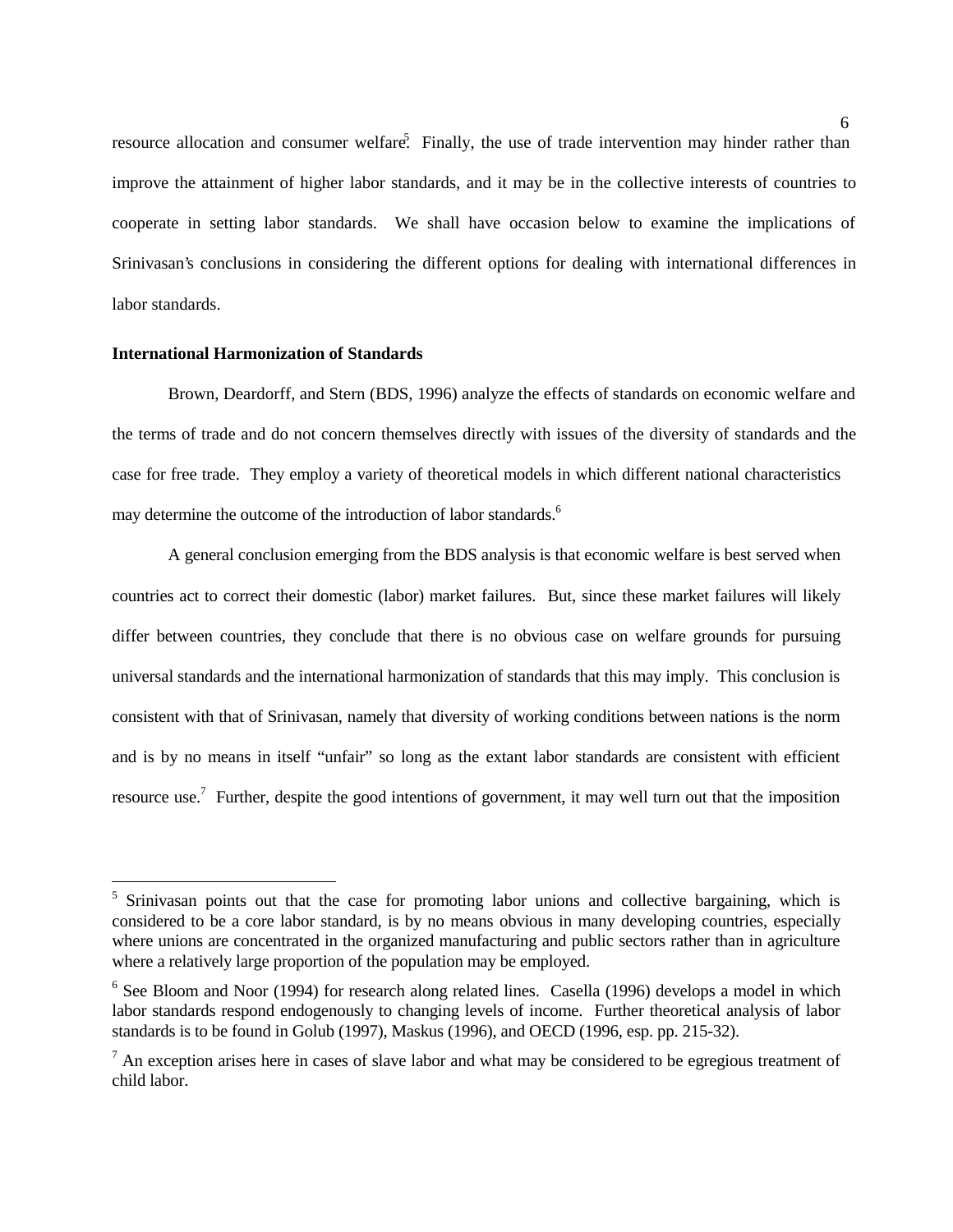of labor standards may fail to correct a market failure if the preferences of workers are heterogeneous with respect to what they consider to be acceptable levels of, say, health and safety conditions in the workplace.<sup>8</sup>

In considering the economic consequences that may result from pursuing the international harmonization of labor standards, BDS conclude that in cases in which low-income countries are relatively labor abundant, harmonization will reduce the effective labor endowment of these countries and thereby the supply of labor-intensive production on the world market. This could improve (worsen) the terms of trade of the low (high) income countries, although this is not what the high-income countries may intend.

BDS further assess arguments for having standards imposed on low-income countries. They note that low-income countries might benefit in case a government is unable for domestic political reasons to enact legislation on its own, although this presumes that the policy in question will indeed correct a market failure. Another possibility is that requiring the guarantee of such standards as the right to organize may serve to reinforce development of democratic institutions. Finally, they ask if there is any justification for high-income countries to take countervailing actions against the ostensibly unfair labor standards of their trading partners. They answer in the negative so long as resources are being employed efficiently. If, nonetheless, a high-income country imposes a tariff or quota on labor-intensive imports from a low-income country, this will obviously be harmful to the economic interests of workers in the low-income country. In general then, the case for international harmonization of labor standards appears rather weak, and it is quite possible that harmonization could have unintended adverse consequences for the very people they are intended to protect. Based on the BDS analysis, it is difficult therefore to generate much theoretical support for pursuit of core labor standards that would have universal application.

<sup>&</sup>lt;sup>8</sup> See Maskus, Rutherford, and Selby (1996) for a computable general equilibrium (CGE) model analyzing the effects of changes in Mexico's labor standards. They demonstrate conditions in which improved labor standards may enhance the welfare of Mexican workers. See also Maskus (1996).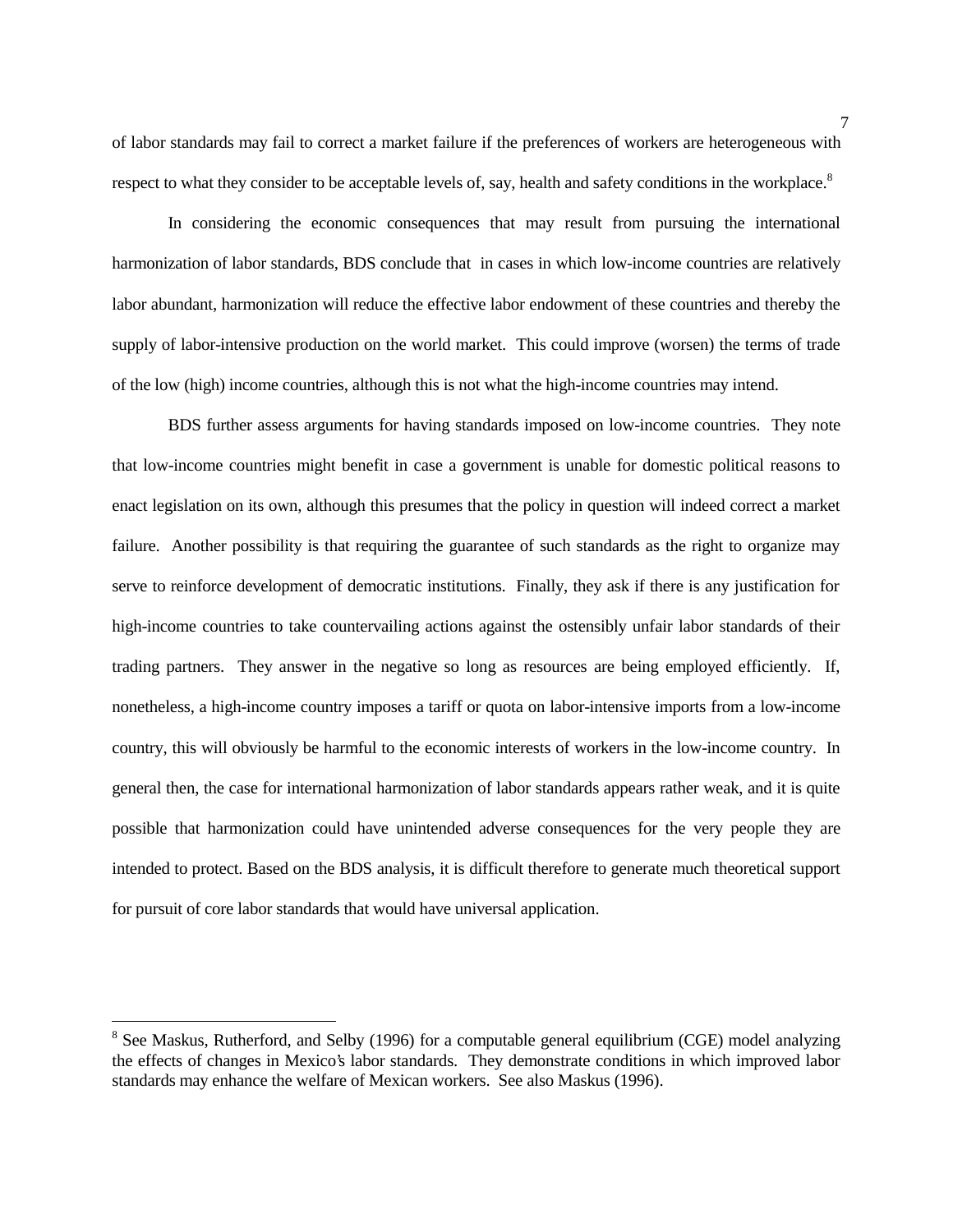#### **Labor Standards as Private/Public Goods**

 $\overline{a}$ 

We have already indicated that there may be a strong moral basis motivating the pursuit of higher labor standards.<sup>9</sup> Thus, in his analysis noted above, Srinivasan made allowance for moral considerations so that consumers could express their concern by a willingness to pay relatively higher prices for goods and services that reflected higher labor standards. In this connection, there is an issue of whether labor standards are to be considered as *public* or *private* goods. As long as the same standards appear in the utility functions of more than one individual, the standards are public goods. Suppose, on the other hand, that individual consumers have a sense of virtuousness and derive pleasure from believing that the good they are consuming embodies some acceptably high level of labor standards. In this case, individual consumers care only about their own satisfaction and not about others, so that labor standards can be treated as private goods.

This view of higher standards as private goods has been expressed most forcefully by Freeman (1994a), who argues that a market solution based on labeling may be an especially effective way to raise labor standards internationally. He makes the point that labeling has the advantage that consumers pay more for what they consider morally acceptable, and at the same time foreign suppliers are compensated for their increased costs. Labeling also undercuts protectionist influences.<sup>10</sup>

It is not altogether clear, however, that labor standards should be considered to be private goods that lend themselves to a market-based treatment dependent on supplying all relevant information to consumers.

<sup>&</sup>lt;sup>9</sup> But it is important to be clear that concern about labor standards ought to be motivated by concern for the workers involved, and not for the workers with whom they compete. It is this latter view that motivates many of the advocates of labor standards. What these advocates may not realize or acknowledge is that taking actions against alleged violators of labor standards will normally make the "exploited" workers worse off, not better off. That will be true whether the sanctions are applied by government policy or by individual consumers responding to labeling. Therefore, if we wish to make workers and their families better off, we must find a way to *raise* their incomes, not take their incomes away.

<sup>&</sup>lt;sup>10</sup> However, as just noted, labeling does not in itself raise the incomes of foreign workers and their families.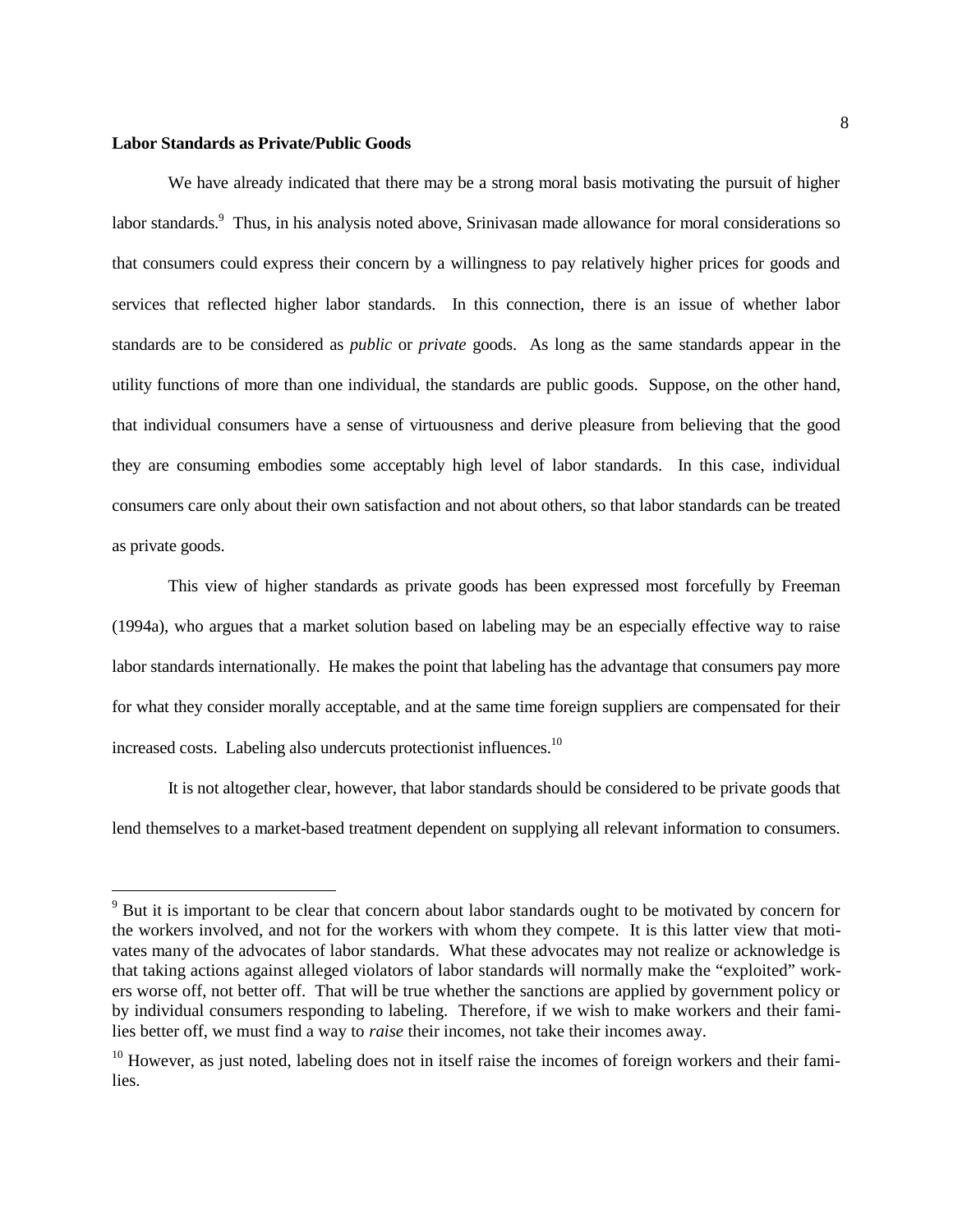If instead, labor standards take the form of public goods, Freeman (p. 30) acknowledges that some type of government intervention may be called for. In their theoretical analyses, Srinivasan and Brown, Deardorff, and Stern considered cases of domestic market failure in which a governmentally imposed tax/subsidy arrangement would be introduced to correct the distortion and permit the first-best optimum to be attained. While tax/subsidy (price-based) arrangements have a clear theoretical appeal, it is important to recognize in dealing with issues of labor standards that governments often prefer to use nonprice measures, i.e., legal regulation and enforcement. Freeman (p. 29) cites a number of regulatory examples in U.S. law, including prohibition of slavery, restrictions on child labor, occupational health and safety standards, and discrimination in the workplace. As he argues, the choice of different policy measures will depend on given empirical and institutional circumstances, and it is likely that some combination of price-based and regulatory approaches will produce the best results.<sup>11</sup>

Freeman goes on further to argue that what were referred to above as process-related labor standards involving prohibition of forced labor, freedom of association, and collective bargaining may be best dealt with by regulatory measures while outcome-related standards involving wages and working conditions may be more amenable to market-based informational and labeling approaches. While Freeman's analysis and perspective are in many ways compelling, his case for consumer labeling may be limited insofar as it rests on treating labor standards as private goods. He does not make clear, moreover, what role the government should play, if any, in providing information to consumers and facilitating labeling and preventing private labeling arrangements from being co-opted by producing interests. In any event, what actually should be done regarding international labor standards from the standpoints of the high- and low-

 $11$  It should be noted that this discussion refers to national or federal standards. John H. Jackson has pointed out to us that there may be significant differences between U.S. states and regions in the impacts that national standards may have and yet the national standards remain operative. What helps this to work is that there is free movement of labor within the United States coupled with various programs of income support and transfers. As noted in the theoretical discussion above, one or both of these elements would be needed for an international system of labor standards to function effectively.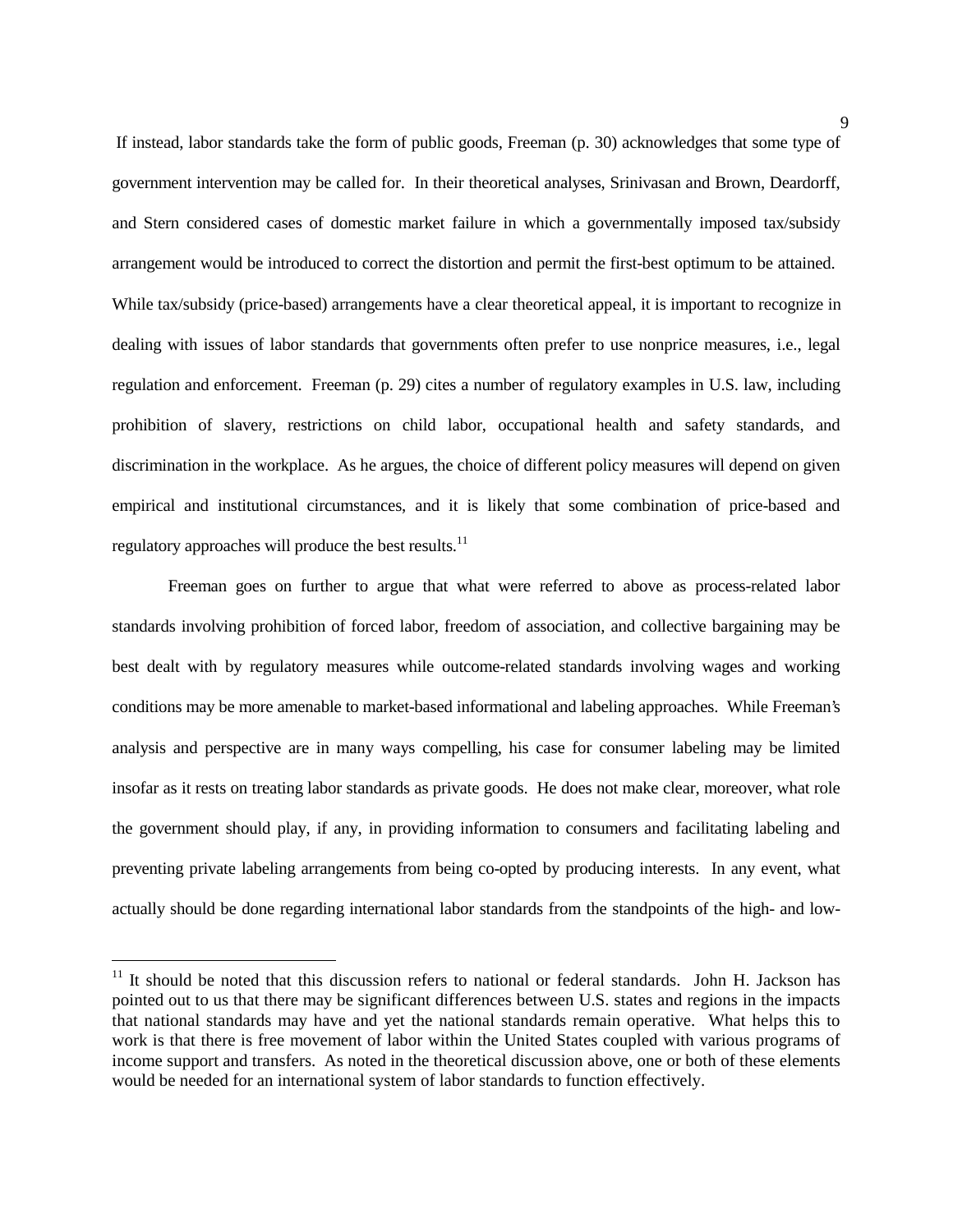income countries with differing standards still remains to be determined. There is a need in particular to take international political economy considerations into account.

## **Political Economy Aspects of International Labor Standards**

 $\overline{a}$ 

In discussing the sources of support for governmental action on labor standards, it is important to identify the constituent interest groups involved. Thus, it would appear that in the United States organized labor, import-competing firms, and human-rights public-interest groups are the main proponents of stricter labor standards applied to low-income countries. These interest groups may often recommend policies, including sanctions and import restrictions, which are intended ostensibly to change the behavior of tradingpartner governments. By the same token, interest groups are influential in many low-income countries, especially among unionized workers in manufacturing sectors, employees of state enterprises, and owners/managers of import-competing firms. These groups may seek to protect and enhance their own ends and to resist foreign intrusion in setting standards. Krueger (1997, p.283) refers to the protectionist motivation as the "prevailing *political economy* view of international labor standards."<sup>12,13</sup> The issue then is how governments choose to respond to the various interest groups.

Krueger also discusses other aspects of labor standards, including: (1) pursuit of policies to change the distribution of income (e.g., a minimum wage); (2) correction of market failures; (3) preventing a race to the bottom; (4) moral preferences; and (5) enhancement of labor market institutions. While some of these aspects are subsumed in the political economy view of labor standards and have already been touched on, it is useful nonetheless to discuss each of them briefly.

 $12$  While Krueger's characterization may apply to unions and import-competing firms, it may not apply to the activities of human-rights public-interest groups which are not motivated by protectionist considerations.

 $13$  See Noor (1996) for development of a theoretical model in which labor standards may enhance protection in an industrialized country. Also, see T. N. Srinivasan's comment on Stern (1997).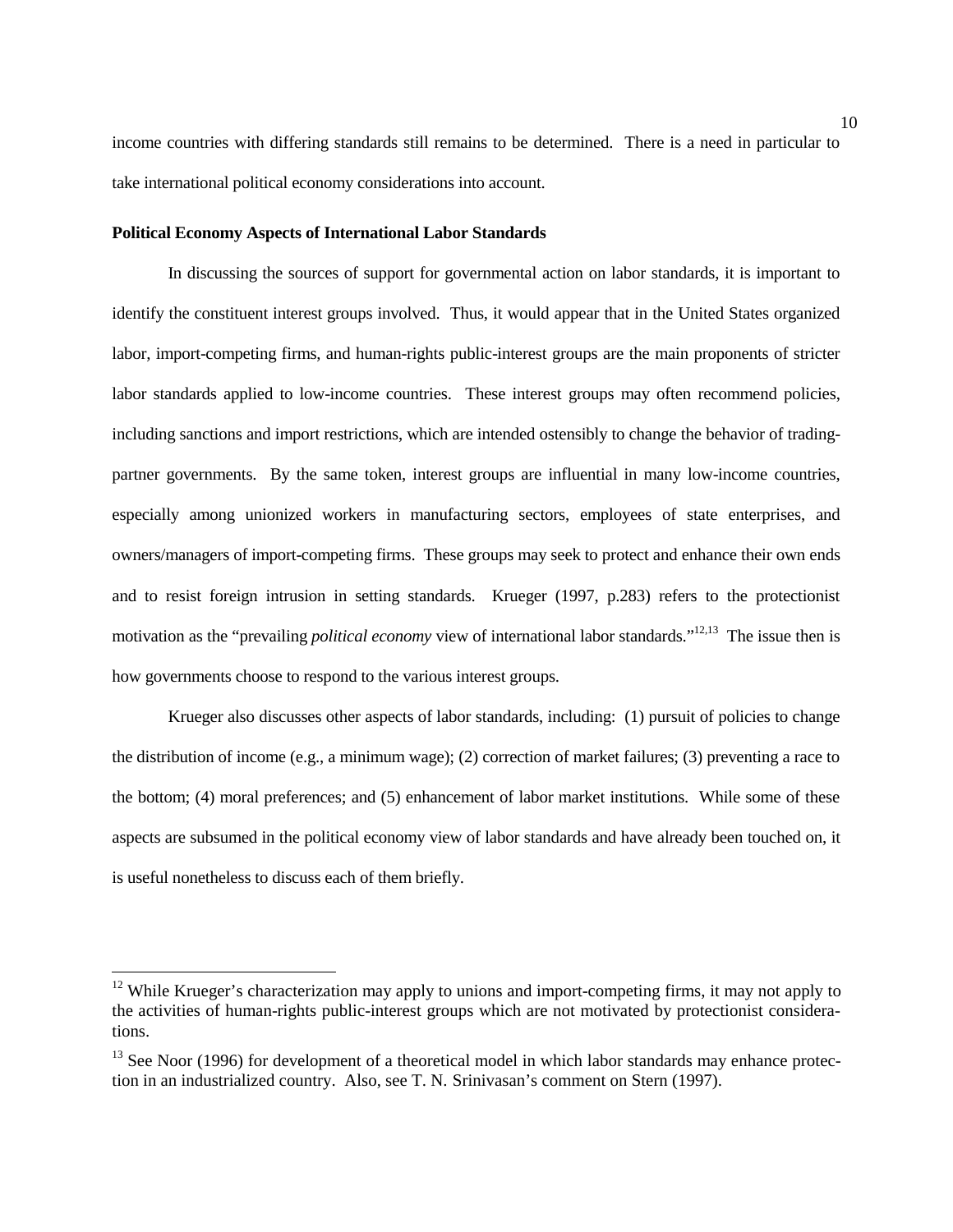(1) There is of course a longstanding controversy regarding the extent to which distributional policies like a minimum wage reduce the employment or raise the income of low skilled workers. But in many developing countries in which wages are already relatively low, there is a theoretical presumption that pressuring them to institute a minimum wage would be detrimental to their economic welfare, not to mention that there could be considerable noncompliance as well.

(2) Policies to correct market failures were mentioned above, and the general conclusion was that governments should attempt to target their domestic policies to correct market failures and thereby attain optimal resource allocation and maximization of consumer welfare.

(3) Concerning a race to the bottom, Srinivasan (1995, 1997) has shown that this need not occur, particularly if countries behave cooperatively. Moreover, there is nothing to prevent countries from implementing higher labor standards when these are judged to be in their own society's best interests.

(4) The issue regarding moral preferences is whether they should be treated as a public or private good. If preferences take the form of a public good, some type of government action may be called for. This raises the question of how best to satisfy such preferences, that is, through governmental tax/subsidy or regulatory measures. If preferences can be considered to be a private good, a market-based approach using consumer labeling may be desirable.

(5) Perspectives differ noticeably with regard to the enhancement of labor institutions. On the one hand, as noted above, labor unions in low-income countries may be concentrated in the manufacturing sectors, and there may also be substantial numbers of workers employed in public enterprises. As a consequence, the fostering of unions could be harmful to workers and families in the informal and in the rural/agricultural sectors. On the other hand, it can be argued that encouragement of unions and collective bargaining may enhance the efficiency of labor markets and increase the productivity of workers, especially when there are monopsonistic employers. There may also be significant and beneficial political and social spillover effects as democratic institutions are strengthened and social harmony is reinforced. While it is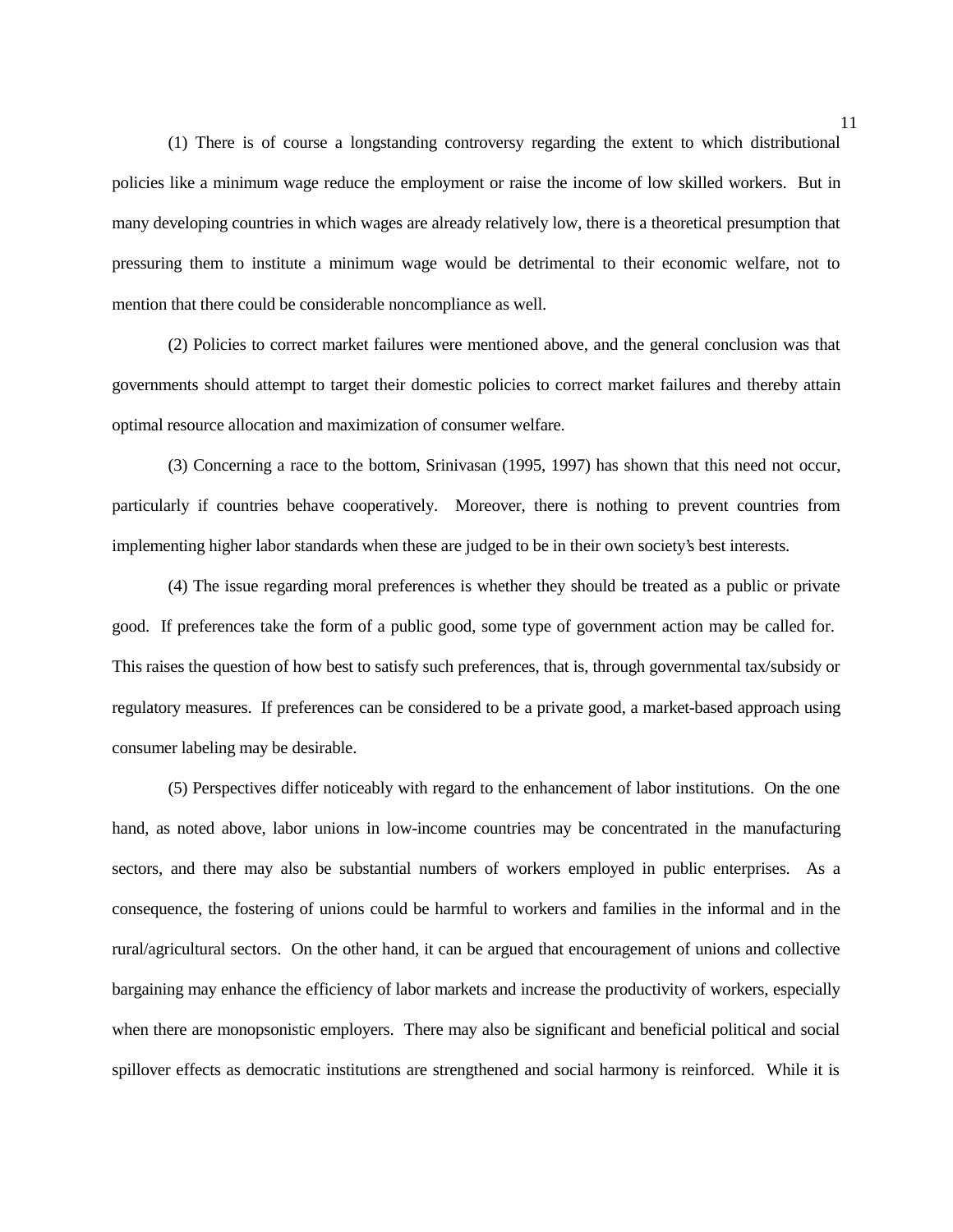not an easy matter to incorporate all these potentially beneficial elements into economic models, they could nonetheless turn out to be of great importance in the course of time.

In this section, we have reviewed a number of the salient theoretical and political economy aspects of international labor standards. Since many of the conclusions reached apparently depend on the economic structure and related characteristics of different nations, it is useful to consider next the existing empirical evidence on the economic effects of labor standards.

## **IV. Economic Effects of Labor Standards: Empirical Evidence**

## **Labor Standards and Trade**

In our earlier discussion, we distinguished "core" and "other" labor standards. Core standards typically include: prohibition of forced labor; freedom of association; the right to organize and bargain collectively; elimination of child labor exploitation; and nondiscrimination in employment. Other labor standards relate primarily to conditions of work and include: a minimum wage; limitations on hours of work; and occupational safety and health in the workplace. The question then is the extent to which international differences in the various standards affect trade performance.

Rodrik (1996) represents an especially noteworthy effort to determine whether labor standards matter for trade. He constructed measures of labor standards, including: (1) total number of ILO Conventions ratified by a country; (2) a more focused measure of ratifications of ILO Conventions relating to "basic worker rights"; (3) a measure of democracy encompassing indicators of civil liberties and political rights; (4) an indicator of problems of legislation or enforcement of standards affecting child labor; (5) statutory hours of work; (6) days of annual leave with pay in manufacturing; and (7) the percent of the labor force that is unionized. His data were from a variety of sources based on information in the 1980s and 1990s.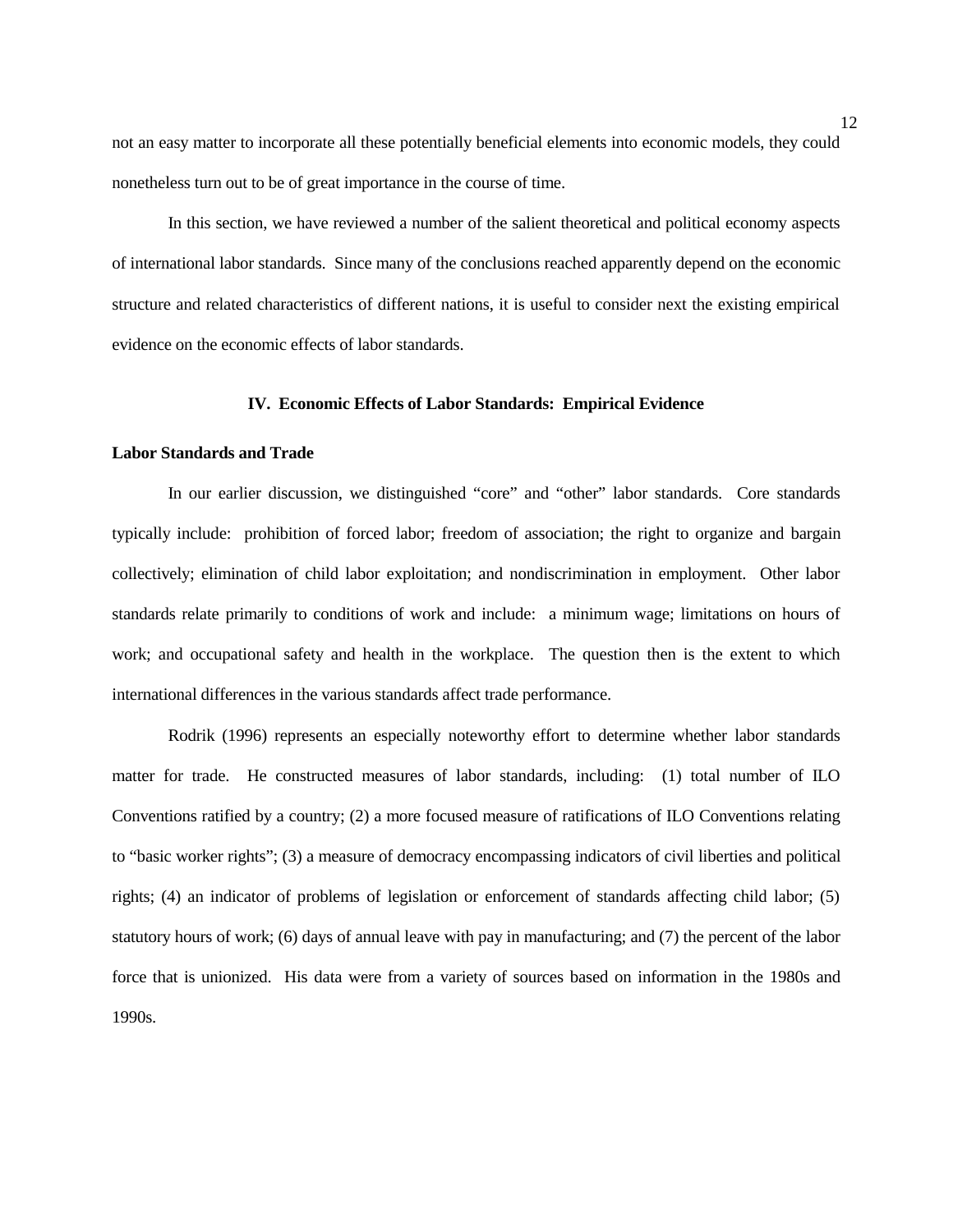Using multiple regression analysis, Rodrik first investigated whether labor standards affect labor costs. Making allowance for the effects of worker productivity, based on a sample of 36 countries, he found that per capita income was strongly correlated with labor costs. He also found positive and significant coefficients for the measures of the ratification of the ILO Conventions and the indicator of democracy and a negative coefficient for child labor practices. His conclusion then was that labor costs tend to rise as standards are applied more stringently across countries.

Turning next to the effects on trade, Rodrik focused on labor-intensive goods, using as a dependent variable the ratio of textile and clothing exports to other exports, excluding fuels. He included proxy measures for a country's labor/land ratio and for human capital to reflect the basic determinants of comparative advantage. $14$  Taking high- and low-income countries together, he found that only the comparative advantage variables were statistically significant. None of the labor standard indicators were statistically significant. He also ran a regression omitting the high-income countries, concluding that the statistical fit was improved but that there was at best only limited support for the impact of labor standards on trade for low-income countries.

Another study of interest is Aggarwal (1995), who investigated in detail the relationships of labor standards and the pattern of U.S. imports from ten major developing countries in 1994. The countries included were: Singapore; Hong Kong; Mexico; South Korea; Malaysia; Thailand; the Philippines; China; Indonesia; and India. These ten countries accounted for 26.5 percent of U.S. imports in 1994. Aggarwal's major findings (p. 7) were as follows:

"Sectors typically identified as having egregious labor conditions do not occupy the only or even the primary share of these countries' exports.

Comparisons across more export-oriented and less export-oriented sectors indicate that core labor standards are often lower in less export-oriented or non-traded sectors such as agriculture and services.

 $14$  Rodrik did not include a separate measure of physical capital in his analysis.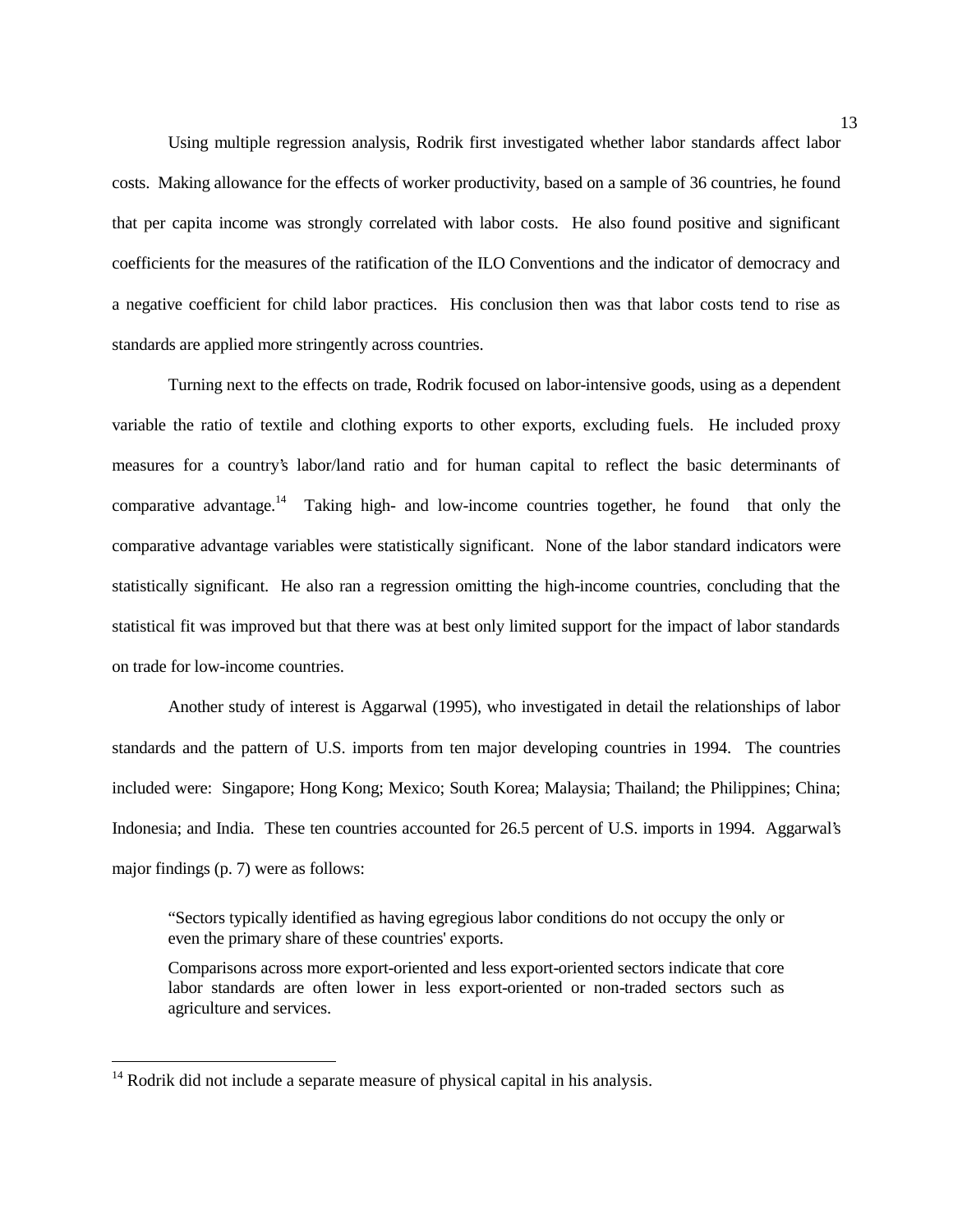Similarly, within an export-oriented sector, labor conditions in firms more involved in exporting are either similar to or better than those in firms that are less involved in exporting.

Changes in technology and the structure of international trade are leading developing countries to compete in a race upward in terms of product quality rather than a race downward with respect to price.

...Wages and working conditions in developing countries have been exhibiting positive trends. In general, these have been in line with productivity changes."

Aggarwal also had occasion to analyze the impact of imports from the ten major developing

countries on the U.S. economy. Her main conclusions (p. 24) were:

"At the aggregate level, the impact of imports from these developing countries is small relative to imports from industrialized countries.

Countries with lower labor standards do not exhibit higher rates of import penetration than countries with relatively higher labor standards.

Imports from these developing countries do not appear to have larger displacement effects on U.S. employment and wages in sectors associated with poor labor standards relative to other sectors."<sup>15</sup>

Finally, we may cite some of the main conclusions from the OECD study of *Trade, Employment*

*and Labour Standards* (1996, p. 12-13):

 $\overline{a}$ 

"...empirical research suggests that there is no correlation at the aggregate level between real-wage growth and the degree of observance of freedom-of-association rights;

...there is no evidence that low-standards' countries enjoy a better global export performance than high-standards' countries;

...a detailed analysis of US imports of textile products (for which competition from lowstandards countries is thought to be most intense) suggests that imports from highstandards' countries account for a large share of the US market. Moreover, on average, the price of US imports of textile products does not appear to be associated with the degree of enforcement of child labour standards in exporting countries;

...some cases have been recorded where governments appear to deny core standards to workers or do not enforce them deliberately with the aims of improving sectoral trade competitiveness or attracting investment into export-processing zones (EPZs); the expected

<sup>&</sup>lt;sup>15</sup> In addressing issues of labor standards and trade, Erickson and Mitchell (1996) focus on the pattern and labor content of U.S. trade for evidence of adverse wage effects and displacement of U.S. workers. While they find a fairly small impact from trade, they do not investigate the extent to which low labor standards are the root source involved.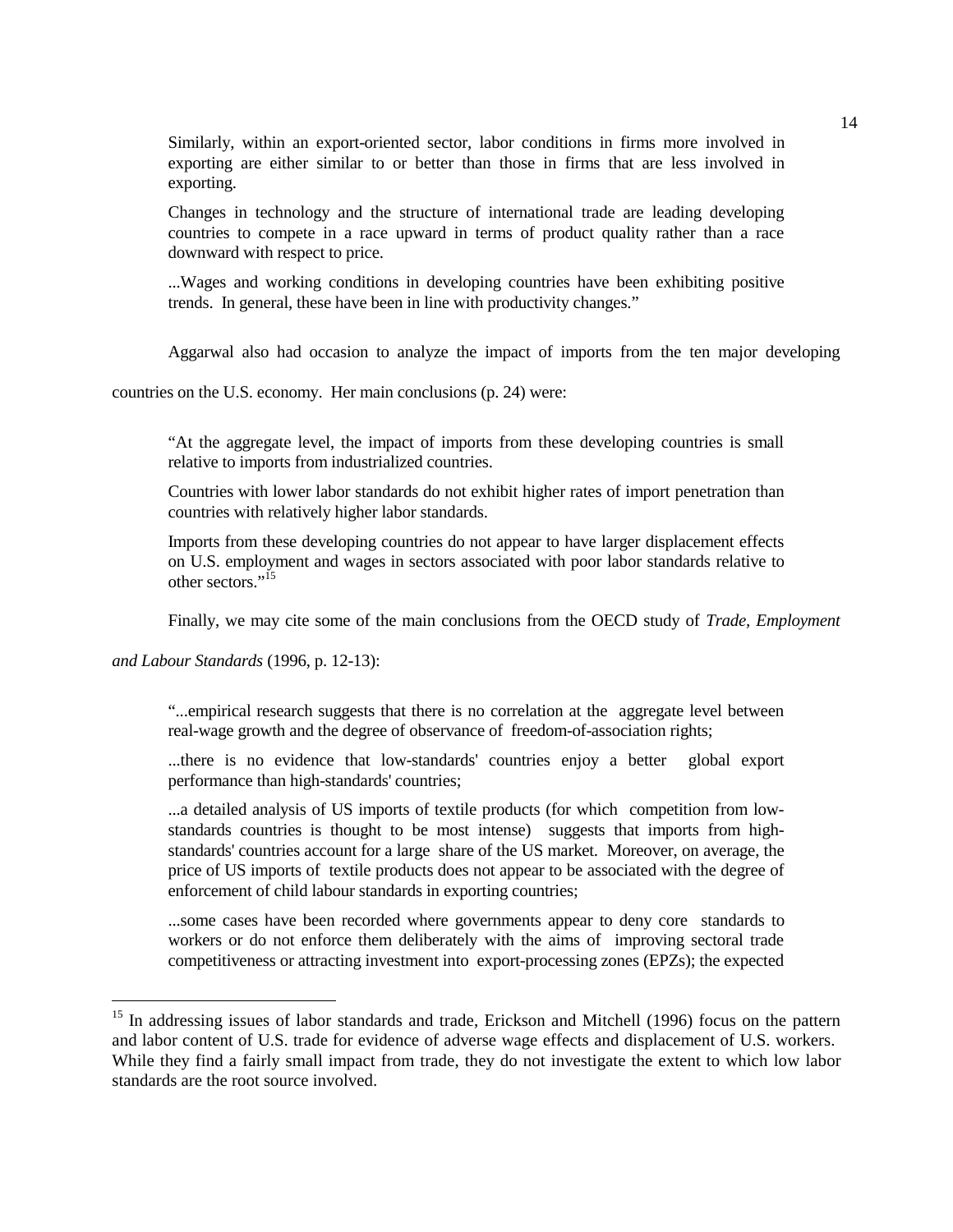economic gains from such a strategy are, however, likely to prove short lived and could be outweighed in the longer term by the economic costs associated with low core  $standards: \dots$ <sup>16</sup>

While the studies cited above may not constitute the final word on the relationships between labor standards and trade, the conclusion seems inescapable that there is little compelling empirical evidence suggesting that low labor standards have an impact on trade.<sup>17</sup>

#### **Labor Standards and Foreign Direct Investment (FDI)**

 $\overline{a}$ 

As mentioned in earlier discussion, it is often alleged that multinational enterprises may be attracted to locate in countries with lower labor standards to take advantage of lower costs. The available empirical evidence actually indicates the opposite to be the case.

Thus, Rodrik (1996) investigated the determinants of U.S. FDI abroad during 1982-89, including measures of foreign exchange distortions, population, and income growth in host countries together with the various indicators of labor standards. He found (p. 22) that: "Countries with a lower democracy score and a higher CHILD score have received *less* foreign investment during 1982-89 than would have been predicted on the basis of other country characteristics. Taken at face value, these results indicate that low labor standards may be a hindrance, rather than an attraction, for foreign investors." Aggarwal (1995, p. 7) reached a similar conclusion: "U.S. foreign direct investment is not typically concentrated in countries or industries with poor labor standards." Finally, as reported in OECD (1996, p. 13): "...while core labour

<sup>&</sup>lt;sup>16</sup> The OECD study further notes that "... there is a positive association over time between successfully sustained trade reforms and improvements in core standards." They also note that core labor standards could be enforced without risking negative repercussions on FDI flows. "...These results imply that concerns expressed by certain developing countries that core standards would negatively affect their economic performances or their international competitive position are unfounded; indeed, it is theoretically possible that the observance of core standards would strengthen the long-term economic performance of all countries." There is certainly much to agree with in this conclusion, and we return to it below in discussing Freeman's (1993) research.

 $17$  Alan Krueger has suggested to us that this is consistent with the view that the demand for international labor standards in the United States does not emanate from disguised protectionism. On this matter, see the discussion below of Krueger's research.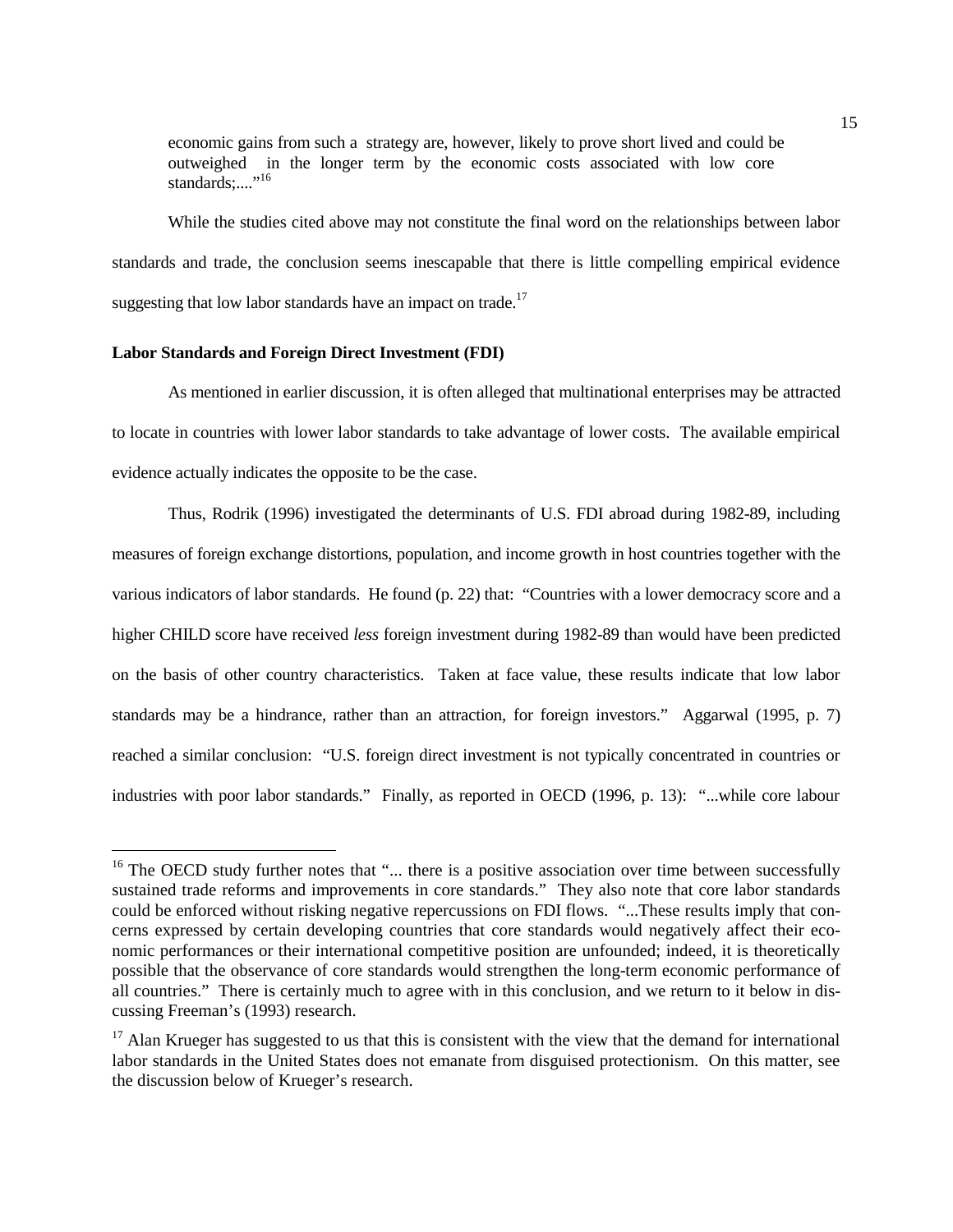standards may not be systematically absent from the location decisions of OECD investors in favour of non-OECD destinations, aggregate FDI data suggest that core labour standards are not important determinants in the majority of cases."

Thus, the empirical evidence suggests rather convincingly that low labor standards are not reflected in the existing trade performance of the major developing countries and that FDI is more attracted to countries with high rather than low standards.

#### **Labor Standards and the Role of Interest Groups**

As mentioned above, the conventional political economy view of international labor standards is that support for standards reflects protectionist interests in the United States and other industrialized countries. In an effort to test this proposition empirically, Krueger (1997) analyzed the determinants of support in the U.S. House of Representatives for the Child Labor Deterrence Act of 1995. If this type of legislation were approved, it could prohibit imports of goods produced abroad by child labor under specified circumstances, including by children under 15 years old and subject to a review of child labor practices by the U.S. Secretary of Labor. The Act was co-sponsored by Senator Tom Harkin (D-IA) and Congressman Barney Frank (D-MA), with 35 co-sponsors in the House and 7 in the Senate.

Krueger hypothesized that support for the legislation would be strongest in districts in which there are relatively large numbers of unskilled workers, as measured by high-school completion rates. Other independent variables included in the analysis were: the proportion of unionized workers in a given state; previous votes on NAFTA and GATT; party affiliation; the representative's "liberalness" rating by the Americans for Democratic Action (ADA); the representative's popular vote in the 1994 election; and the number of terms served. Using a linear probability model for estimation purposes, Krueger (p. 289) found that "...Congressmen from districts with a high concentration of high school dropouts are *less* likely to cosponsor the Child Labor Deterrence Act. ...This finding is contrary to what I would expect from a simple political economy model...." Krueger also found that higher rates of unionization were associated with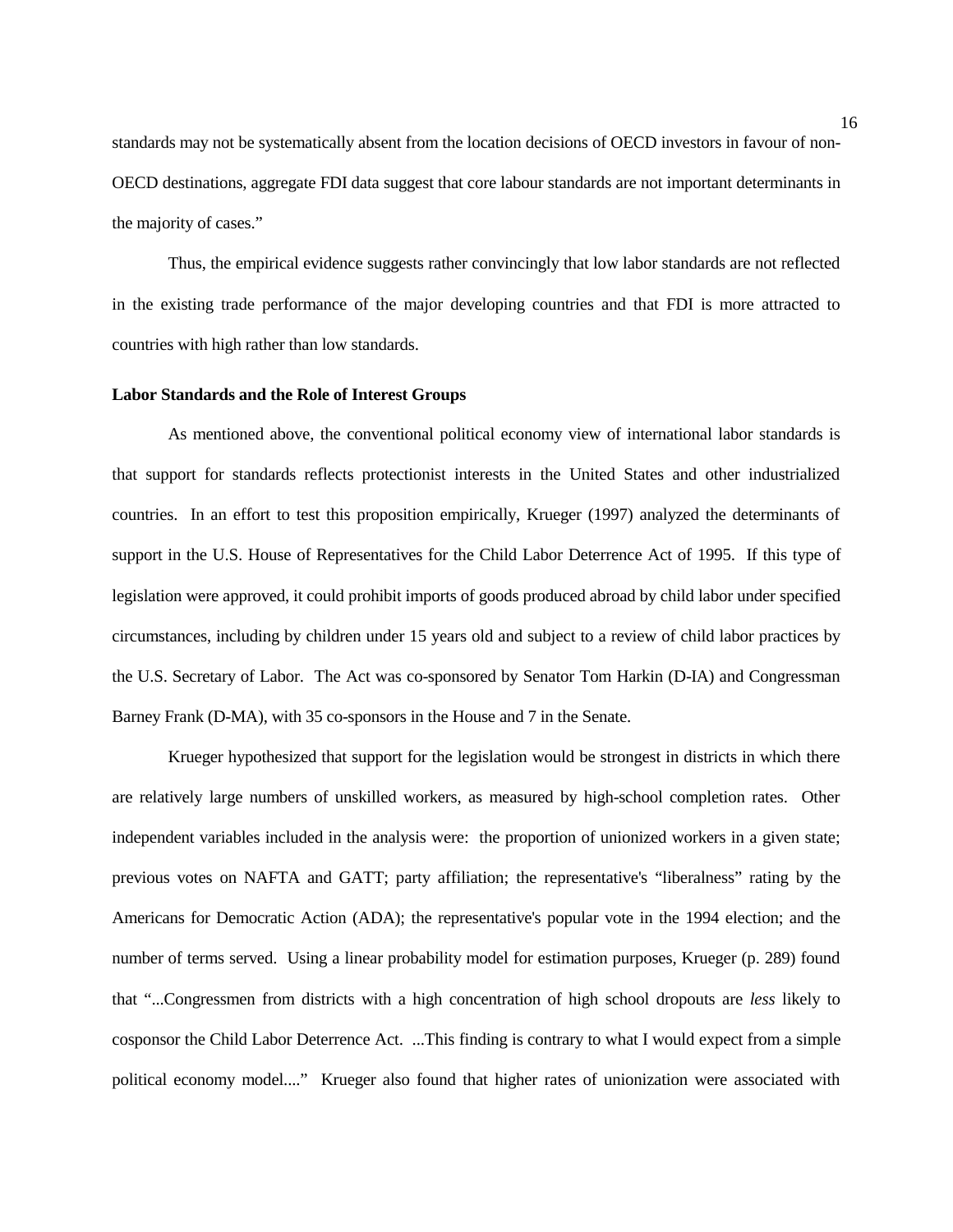support for the Child Labor Deterrence Act as were representatives who were Democrats and also had voted against NAFTA and GATT.

In interpreting his results, Krueger (p. 293) suggested that the demand for international child labor standards should be considered to be a "normal" good, following Freeman (1994a). That is, voters with higher socioeconomic attainment will select Congressmen who favor limitations on employment of child labor. He further argued that unionized workers who tend to be more highly skilled and thus may not benefit directly from a ban on imported goods made with child labor may in this case be acting to pursue policies that strengthen worker rights more generally rather than pursuing their own narrow self interest. He goes on more broadly to state (pp. 293-94): "Indeed, in many instances I am surprised that the AFL-CIO used its limited political capital to press for international labor standards that are of little benefit to its members, when instead it could pursue policies that are of much greater direct benefit to its membership."<sup>18</sup>

While Krueger's results are suggestive, they are by no means definitive. In particular, as Srinivasan (1996, 1997) has noted, a representative may have chosen not to sponsor the legislation and yet may be supportive of it. Further, since less educated and less skilled individuals tend to vote less, their interests may not have been given sufficient weight in the representative's deciding whether or not to be a cosponsor. Finally, as already noted, Krueger's results suggest support for the legislation from representatives from districts with a higher rate of unionization and voting records opposing NAFTA and GATT.

<sup>&</sup>lt;sup>18</sup> Krueger also examined other aspects of child labor, including the relationship between employment of children and GDP per capita and the experiences with compulsory schooling laws. He found that employment of young children was negatively related to GDP per capita. That is, child labor is more prevalent in low-income regions and negligible in high-income regions. This is a clear demonstration of the fact that restrictions on child labor can be looked at as a normal good, in this case less of it being condoned as per capita incomes rise. Evidence on the effects of compulsory schooling laws suggested that there may be definite benefits from such laws in high-income countries, but that there is widespread noncompliance with existing laws in many low-income countries. These findings suggest that reliance on child labor in low-income countries will diminish as family incomes rise, and that realization of the benefits of compulsory schooling laws depends on increasing economic opportunities and financial support for poor families so as to reduce their dependence on employment of their children.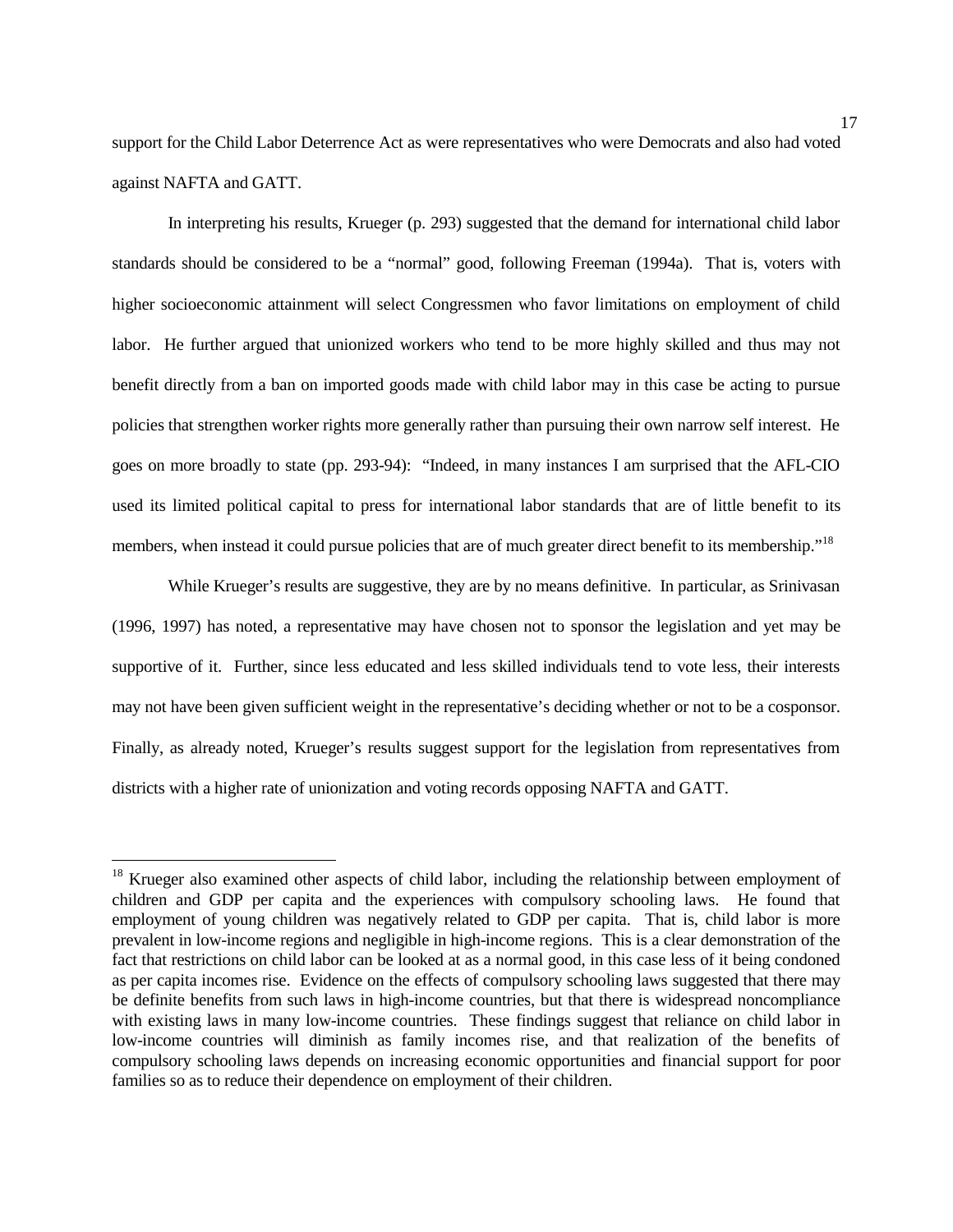Another noteworthy empirical study is by Freeman (1993) who investigated the evidence in developing countries for and against government intervention designed to introduce/remove labor-market distortions and, alternatively, to enhance labor-market institutions.<sup>19</sup> He labels these two views, respectively, the "World Bank Distortion View" and the "International Labour Organization (ILO) Institutional View." These views differ insofar as removing interventions is believed to enhance economic efficiency and welfare in the former, whereas in the latter introducing interventions is believed to lead to these same results.

Freeman (p. 119) notes that: "The distortion case hinges on four claims about interventions: they misallocate labor, waste resources through rent-seeking, impair adjustment to economic shocks, and deter investment, thereby reducing economic growth." But the Institutional View rejects these claims (p. 121): "When actual labor markets operate differently from the ideal, institutional modes of influencing outcomes, such as collective bargaining, tripartite negotiations, and government-mandated wages or labor standards, can be Pareto improvements. In the institutionalist view, they usually are." To investigate the validity of these alternative views, Freeman examined evidence for selected developing countries mainly during the 1980s. He considered: (1) sectoral wage differentials; (2) nonwage labor costs; (3) minimum wages; (4) wage adjustments; (5) employment security regulations; and (6) collective bargaining.

His findings can be summarized as follows:

 $\overline{a}$ 

(1) Public sector and urban wage premia have decreased remarkably in Africa and Latin America during the 1980s. There have been longstanding wage differentials among comparable workers in many developing countries, apparently despite differences in policy interventions and institutions.

(2) Nonwage labor costs (i.e., payroll taxes, unemployment compensation, other fringes) do not appear to be distortionary.

<sup>&</sup>lt;sup>19</sup> See also Freeman (1994b) which contains empirical studies of labor-market institutions and policies in several industrialized countries and some lessons for the United States suggested by the experiences of other countries.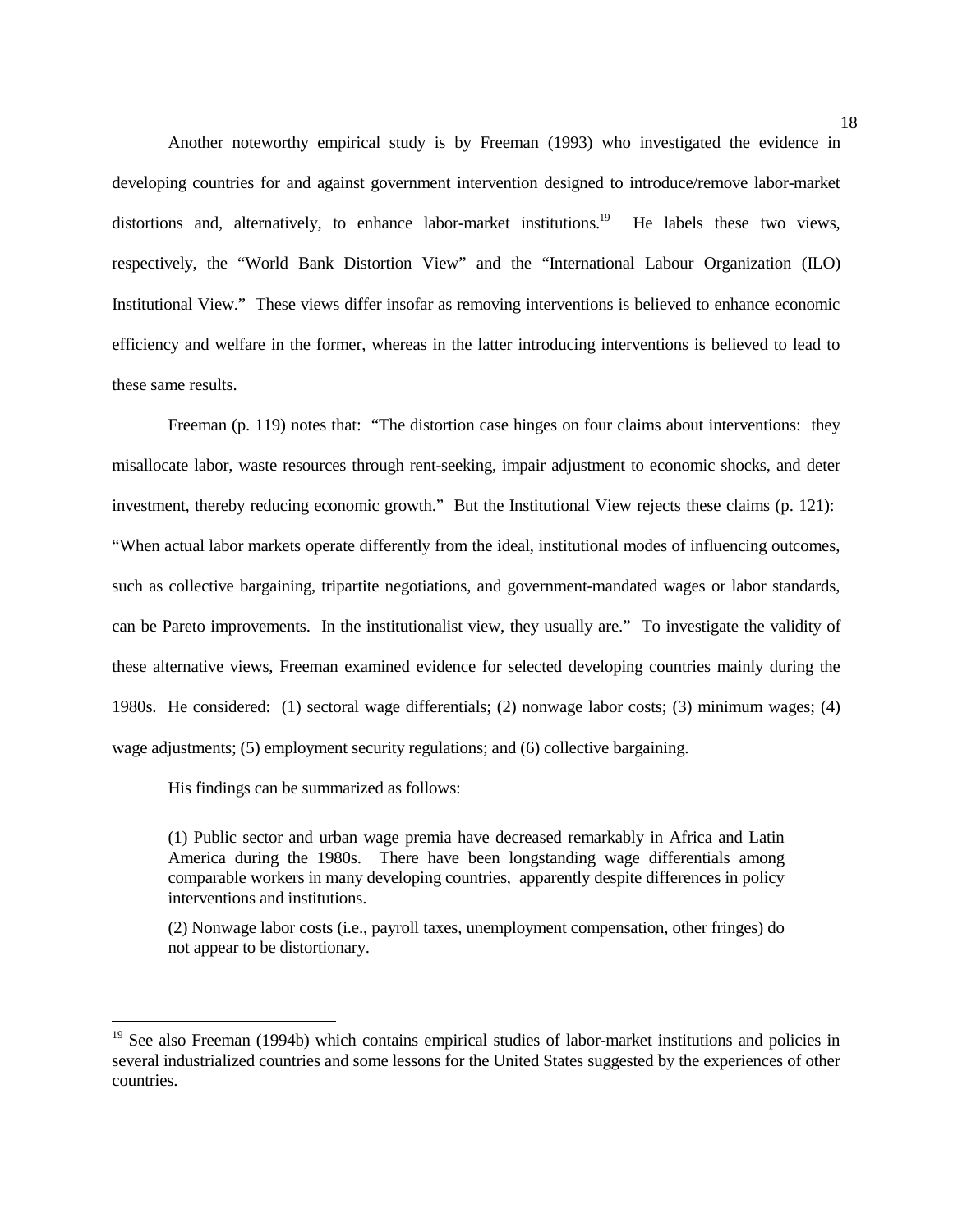(3) Depending on their level, minimum wages could be distortionary, but these distortions have not been serious in several instances, and minimum wages have actually been lowered to prevent undue negative employment impacts in some cases.  $20$ 

(4) Real wages apparently dropped sharply in many countries in response to macroeconomic and structural adjustments, although unemployment may have increased.

(5) There is mixed evidence on the effects of job security and other employment regulations. Further, relatively large public sector employment could be, but is not necessarily, distortionary.

(6) There is no consistent evidence that suppression of unions promotes economic growth, or that the relative presence or absence of unions retards or encourages growth.<sup>21</sup>

It would appear from Freeman's empirical findings that neither the distortion nor the institutional

view of labor-market policies and institutions is clearly supported by the available data. In particular, real and relative wages in developing countries turned out to be much more flexible in response to changing market conditions than the strict distortionist view would suggest. With his findings in mind, Freeman developed a theoretical model in which labor-market interventions may influence attitudes towards reforms and ways of expressing these attitudes. The thrust of this model was that it is important to identify the winners and losers involved in making changes in labor-market policies, how their positions and composition may change over time, and what kinds of side payments may be necessary to generate continued support for the policy changes. Freeman's overall conclusion was that the costs and benefits of labor-market policies will depend on individual country circumstances.

This selective review of labor standards and the role of interest groups suggests some ambiguities with respect to the issues. On the basis of our theoretical discussion, it is difficult conceptually to make a

 $20$  See Squire and Suthiwart-Narueput (1997) for data on real minimum wages for selected developing countries for 1970-1990 and for an analysis of how noncompliance with official minimum wages may reduce distortionary costs.

 $21$  Linda Lim in commenting on Stern (1997) has pointed out that, in spite of the absence of formal worker rights and standards in such Southeast Asian countries as Malaysia, Singapore, and Indonesia, wages and working conditions have improved markedly. In contrast, the experiences in Thailand and the Philippines have been much less favorable even though these nations encouraged worker rights and minimum wages. She also noted that both Malaysia and Singapore have attracted considerable inflows of FDI and that workers have benefited in the firms involved. See also the comment by Mari Pangestu.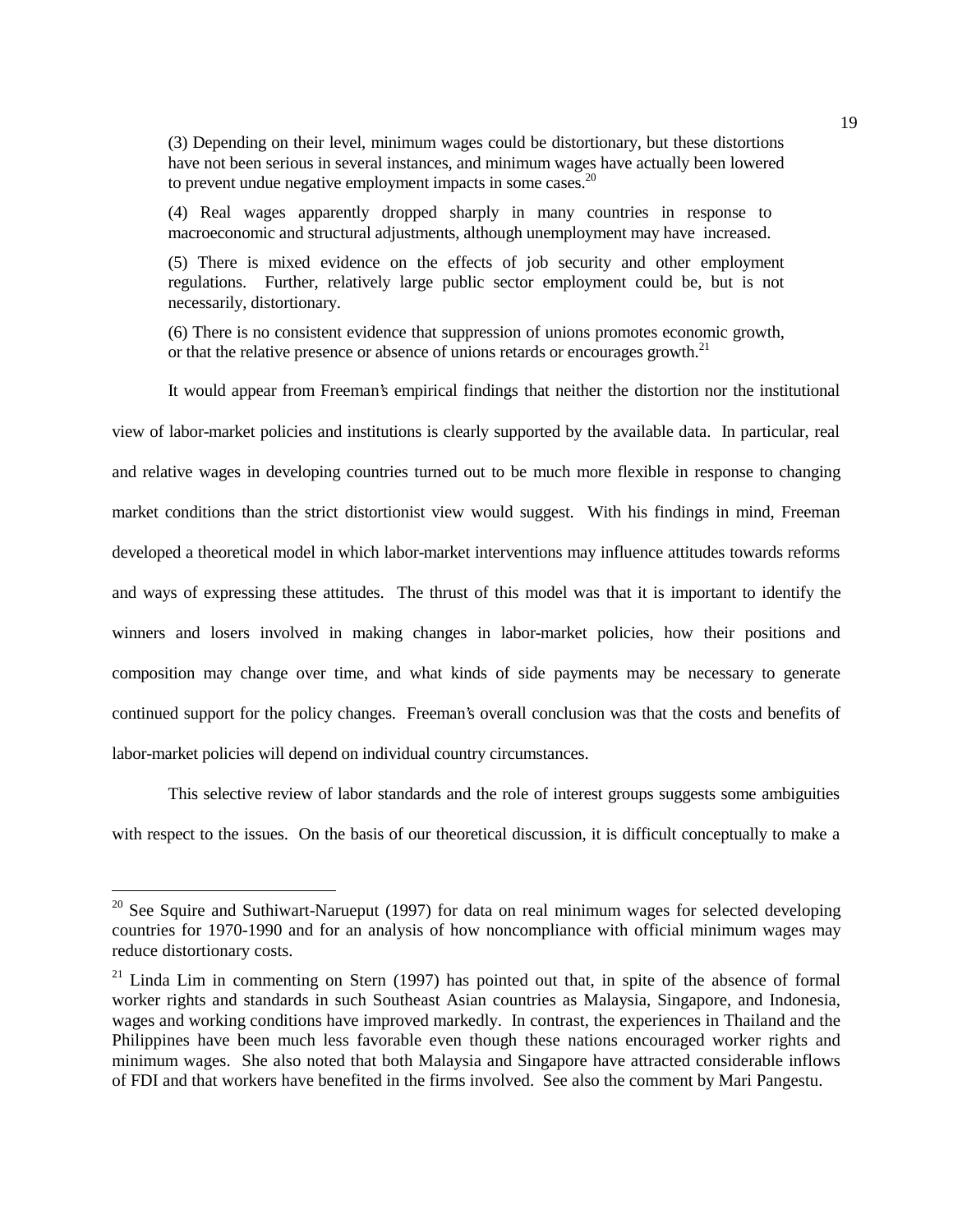case for pursuing universally mandated labor standards. Further, the conclusions of the empirical evidence were that international differences in labor standards do not have any significant impact on existing patterns of trade and that flows of FDI respond to high rather than low standards. On the other hand, despite the prominence of the view that insufficient labor standards may reflect policy distortions and protectionist pressures, the available empirical evidence in support of this view appears mixed. Moreover, it can be argued that there may be grounds for interventions involving labor standards that enhance the efficiency and equity of labor-market institutions in given circumstances and in ways that are not adequately reflected in the distortions framework.

While there may thus be scope for differences in views on the issues, in our judgment the weight of the theoretical and empirical analysis does not justify taking an activist position to mandate and enforce international labor standards.<sup>22</sup> Nonetheless, because issues of labor standards will continue to have a high profile in the current policy environment, it is essential to consider the alternative arrangements that exist for their monitoring and enforcement. This will be done in the following section. We will conclude with some recommendations that may serve the interests and needs of the United States and other high-income countries as well as the low-income countries.

#### **V. Monitoring and Enforcement of Labor Standards**

Labor standards are presently dealt with in a variety of settings: global; regional; national/ unilateral; and other, including private, arrangements. We shall discuss briefly each of these in turn.

 $22$  There is evidently a marked difference in world view between most advocates of labor standards and trade (and most other) economists. Labor advocates seem to see the world in terms of a struggle between capital and labor for the rewards from production, without much regard to the size of the output that they will have to share. They see the outcome as depending on power, not on economics. Trade economists see the world in terms of how resources are allocated to production with a view to maximizing the total output. They see the distribution of that output between capital and labor as depending on scarcity and productivity, not on power. Therefore labor advocates favor the use of intervention to tilt the balance of power in favor of labor, believing then that labor will get a larger share of a fixed pie. Trade economists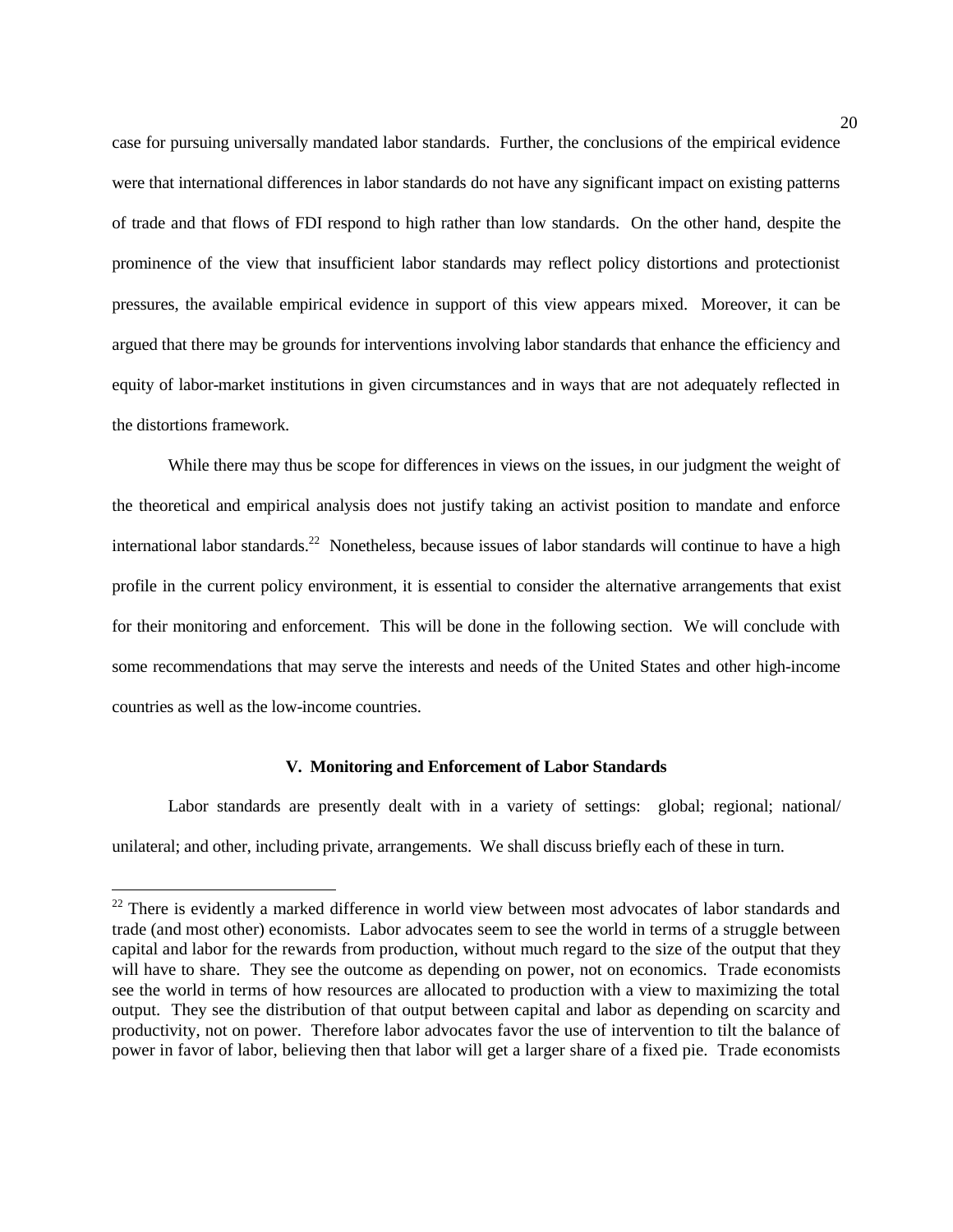#### **Global Arrangements**

 $\overline{a}$ 

The main international organization that is concerned with labor standards is the ILO, which was established as part of the Treaty of Versailles of 1919 following the end of World War I. The methods and principles set out in the ILO constitution deal with all conceivable aspects of labor standards. As stated in ILO (l988, p. 4), ILO action designed to promote and safeguard human rights takes three main forms: (1) definition of rights, especially through adoption of ILO Conventions and Recommendations; (2) measures to secure the realization of rights, especially by means of international monitoring and supervision but not by imposition of trade sanctions; and (3) assistance in implementing measures, particularly through technical cooperation and advisory services. Since World War II, the role and influence of the ILO regarding labor standards have been central to the declarations and efforts of the United Nations and associated regional organizations designed to protect and promote human rights. Rodrik (1996, p. 15) notes that 174 ILO Conventions have been approved since 1919, although some of them have been revised by other Conventions subsequently.

We have already mentioned what might be considered to be ILO core labor standards. According to OECD (1996, pp. 31-34), these include: Conventions 87 and 98 relating to freedom of association, the right to organize, and collective bargaining; Conventions 29 and 105 prohibiting all forms of forced labor; Convention 111 dealing with non-discrimination in employment; and Convention 138 providing for a minimum age for employment of children. It is interesting that formal ratification of ILO Conventions differs considerably among ILO members, apparently because particular Conventions may be at variance with national laws and institutional practices. Thus, for example, as Rodrik (1996, p. 15-16) notes, the United States has ratified only 11 ILO Conventions in all, whereas several other industrialized and developing countries have ratified a significantly larger number of Conventions. Ratification of ILO

see those same policies as shrinking the pie while altering the slices not by changing power but by changing the markets within which scarcity determines the rewards to capital and labor.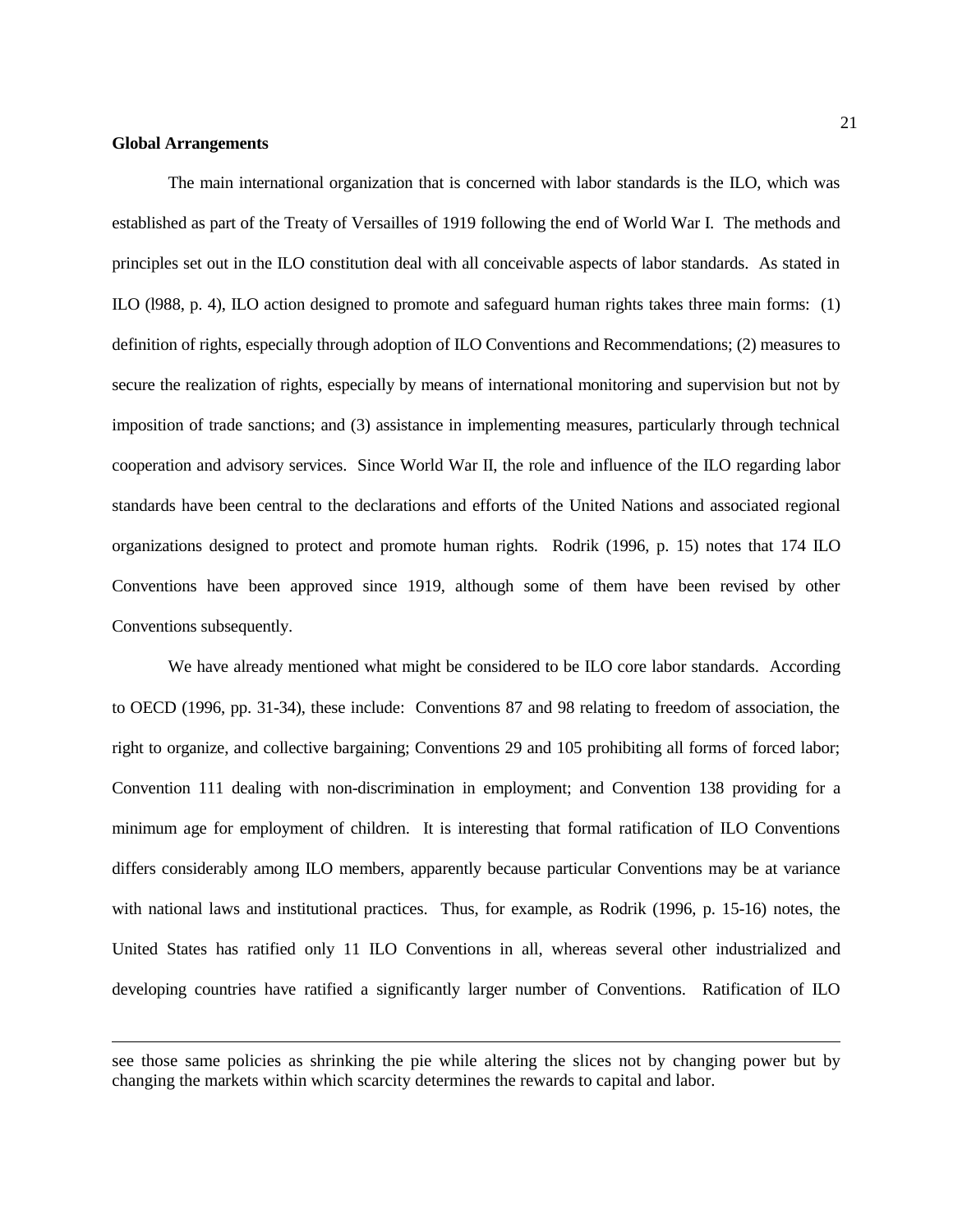Conventions may therefore not be an accurate indicator of existing national regulations governing labor standards, and there are many cases in which ratified Conventions are in fact not enforced.<sup>23</sup>

In looking over the spectrum of international organizations that have been created over the years, Srinivasan (1995, 1997) points out that these organizations have been specialized according to function. For example, he notes the particular rules and mandates that apply to such organizations as the: ILO; GATT/WTO; UNCTAD; World Bank; International Monetary Fund; Universal Postal Union; and Berne and Paris conventions. The issue that he raises then is whether it is desirable and efficient to require that individual organizations assume responsibilities for rules for which the organizations were not designed. More specifically, he argues that issues of labor standards are best left to the ILO and should not be mandated to the GATT/WTO, which has been designed to articulate, monitor, and enforce the rules governing the international trading system.24

It is interesting in this connection, as Charnovitz (1987, pp. 566-67) has noted, that issues of alleged unfair competition involving labor standards were addressed in Article 7 of Chapter II of the 1948 (stillborn) (Havana) Charter of the International Trade Organization (ITO). Since the GATT was conceived with a more narrow mandate as compared to the ITO, it did not address labor standards, except in Article XX(e) that provides for prohibition of goods made with prison labor. Charnovitz (p. 574) notes further that as early as 1953 the United States proposed (unsuccessfully) adding a labor standards article to the GATT. This would have empowered GATT members to take measures against other countries under the provisions of GATT Article XXIII (Nullification and Impairment). The United States continued, again unsuccessfully,

 $^{23}$  A detailed discussion of the observance of core labor standards in 75 selected countries is provided in OECD (1996, pp. 39-70).

<sup>&</sup>lt;sup>24</sup> Similar views are expressed in Bhagwati (1995), Charnovitz (1995), and Pangestu (1996). Some observers might take issue with this characterization of the GATT/WTO, arguing that it constitutes a forum for discussion and negotiation on trade-related matters, and, in this light, should include issues of labor standards. But even if this were the case, there is a genuine possibility that the WTO could become overloaded if it were to take on labor standards as well as other new issues like the environment and competition policy.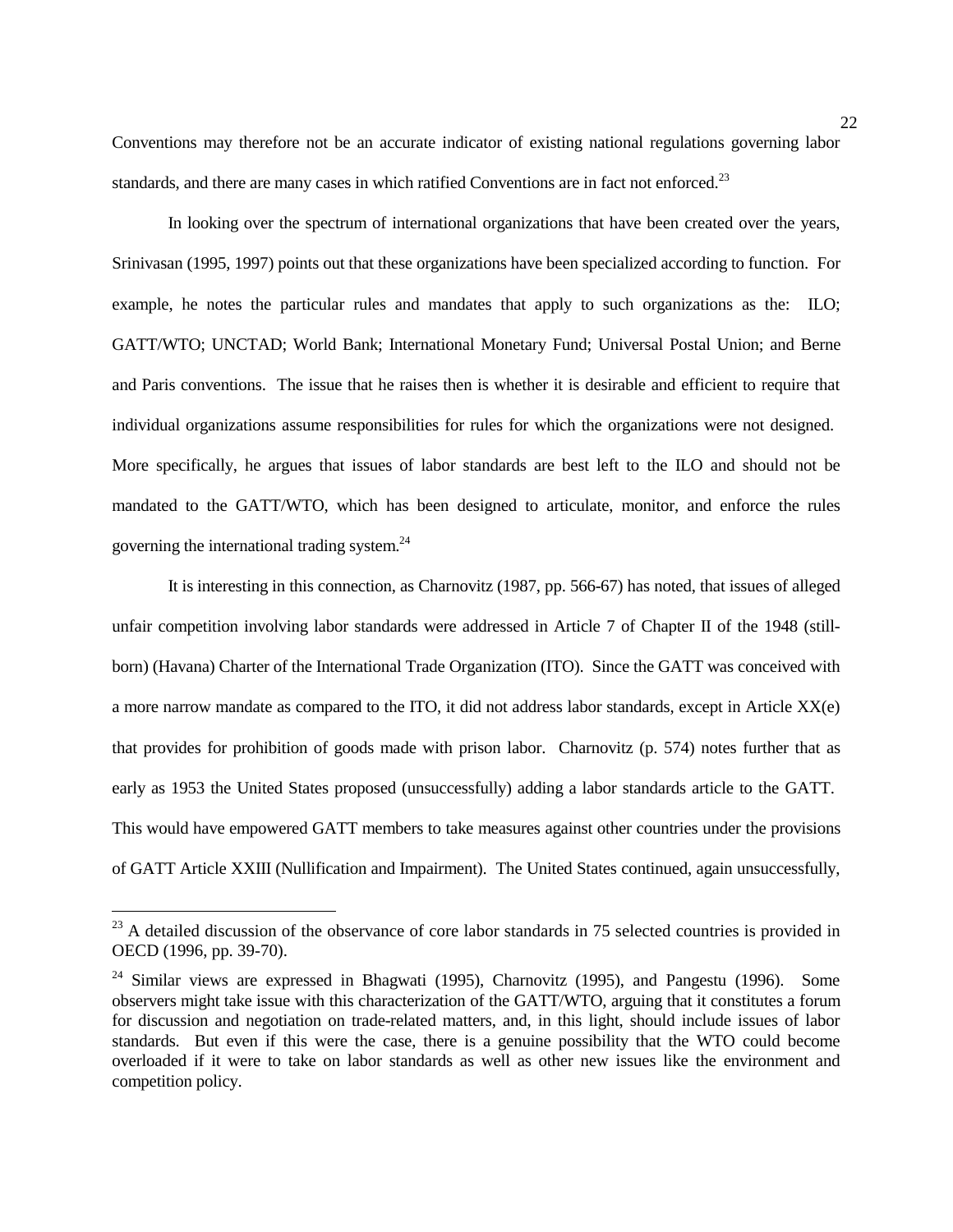to push for negotiation of a GATT article on labor standards in both the Tokyo and Uruguay Rounds of Multilateral Trade Negotiations in the 1970s and 1980s. But the international community was put on notice in April 1994 at the Marrakesh signing of the Uruguay Round accords that the United States intended to pursue issues of labor standards in future multilateral negotiations.

In the interim, there have been efforts at drafting a so-called social clause dealing with core labor standards and including trade sanctions for noncompliance that might eventually be incorporated into the WTO. As noted in Aggarwal (1995, p. 38), in June 1994, the ILO began a research program dealing with the integration of social welfare and trade policy. A central objective was to develop a stronger enforcement mechanism. The ILO Secretariat proposed that the ILO and WTO work jointly on the oversight of international core labor standards, with the ILO concentrating on international monitoring and the WTO responsible for enforcement by means of trade-related sanctions. But because of disagreements among the country representatives of the ILO Working Party on the Social Dimensions of the Liberalization of International Trade, it was decided in early 1995 to suspend further discussion of the use of trade sanctions for alleged noncompliance with core labor standards. Instead, as noted in OECD (1996, p. 7), the ILO has undertaken a program of research on the effects of trade liberalization on core standards and a review of ILO means of action for the promotion of standards.

The United States, with some support from France and southern European Union members, Canada, and Japan, nonetheless continued to pursue the issue of trade and labor standards in the context of the WTO, and there was a concerted effort to add the issue to the agenda for the WTO Ministerial Meeting held in Singapore in December 1996. Thus, in this connection, de Jonquieres and Williams reported in an article in *The Financial Times* (June 20, 1996, p. 8) that:

"The US has not, in fact, sought to make its case on economic grounds. It also insists it is not seeking an excuse to erect trade barriers or discriminate against low-wage competitors, and does not want labour standards upheld through trade sanctions.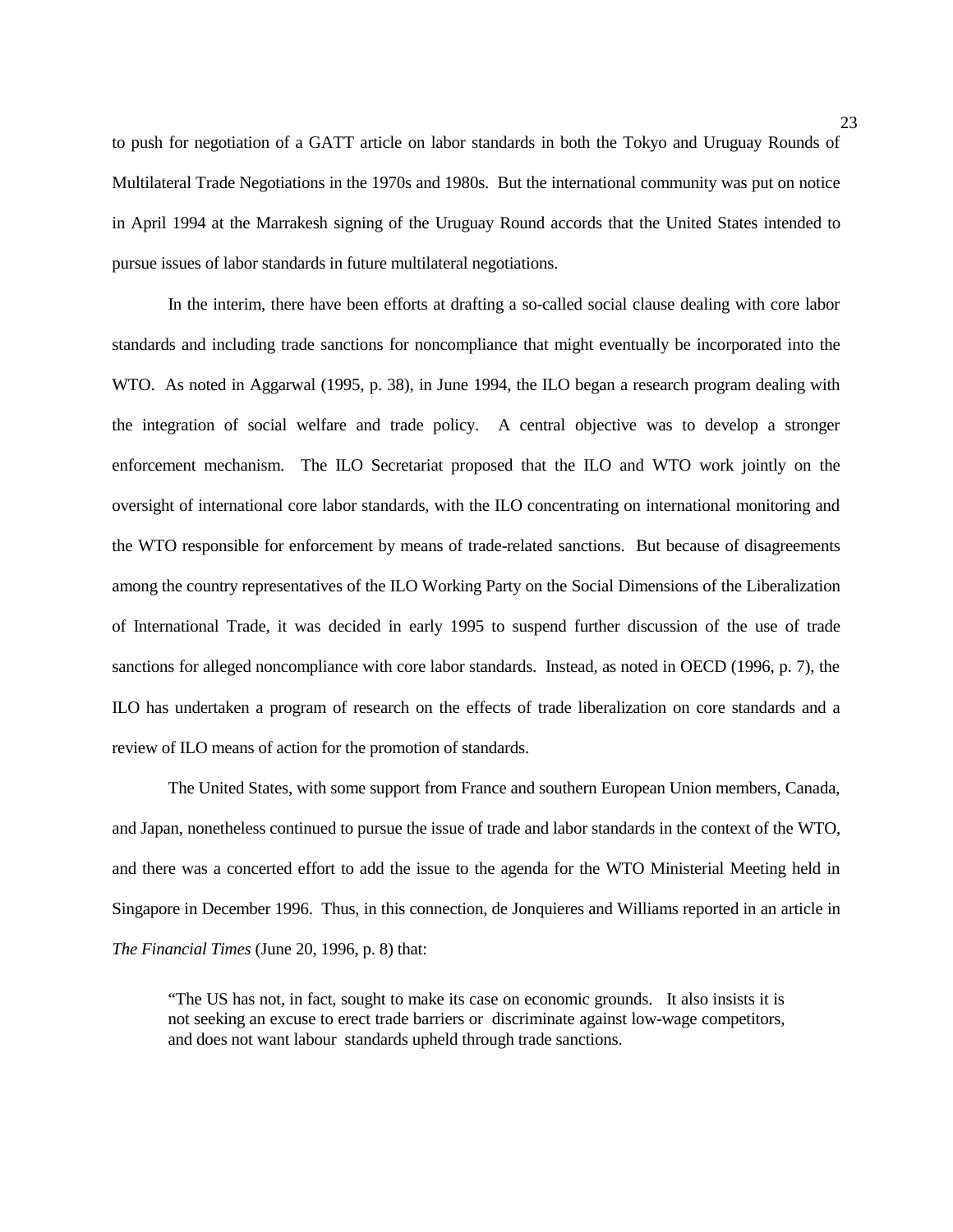Washington's argument, echoed by Sir Leon Brittan, EU trade commissioner is that popular feeling on the issue is so strong that unless the WTO at least acknowledges it, public support for trade liberalisation risks being undermined.

'We need to be able to give a political signal to our domestic workforce that, while they may face competition from workers in lower-wage countries, they will not face competition on the basis of denied worker rights,' a recent US position paper says.

The US wants WTO ministers to issue a 'political declaration' in Singapore linking the maintenance of an open world trade system to promotion of 'core' labour standards, such as freedom of association, prohibition of forced labour and elimination of exploitative child labour.

It also wants the ministers to create a working party to identify and report back to them on links between labour standards and WTO rules.

But recent US efforts to clarify its aims appear to have won few converts. South-east Asian trade ministers are committed to opposing any discussion of trade and labour standards in the WTO, as is India."

In considering whether or not the WTO is an appropriate forum for dealing with trade and alleged

violations of core labor standards, it is pertinent to note the conclusion reached in the OECD *Report on*

*Trade, Employment and Labour Standards* (1996, pp. 16-17):

 $\overline{a}$ 

"Existing WTO provisions have not been designed for promoting core standards. Some of the suggestions under discussion would imply a reinterpretation of WTO practices and procedures while others would require to a greater or lesser extent renegotiation and amendment of WTO articles. Extending the WTO's Trade Policy Review Mechanism procedure to include labour standards would fall into the former category while other proposals would fall into the latter. In all cases, a consensus among WTO Members on the appropriateness and effectiveness of using WTO procedures to promote core labor standards and on the institutional changes required would have to be reached. Such a consensus does not exist at present. However, while some countries continue to call for discussion of the issue in the WTO and others are opposed, this remains an issue for international consideration. The debate on this issue and on the associated conceptual and practical difficulties will continue."25

Rodrik (1996) makes a case for using the Uruguay Round safeguard procedures for investigating

complaints arising from imports from countries with unacceptable labor standards that may be disruptive to

 $^{25}$  John Martin has suggested to us that since the WTO has already been assigned a role in dealing with trade-related intellectual property rights (TRIPs) as a result of the Uruguay Round negotiations, it may be reasonable to include labor standards in the WTO as well. In our view, the inclusion of TRIPs in the WTO can be considered as an effort by the industrialized countries to capture the monopoly rents associated with intellectual property rights and thus ostensibly to prevent the "piracy" of these rights. This is a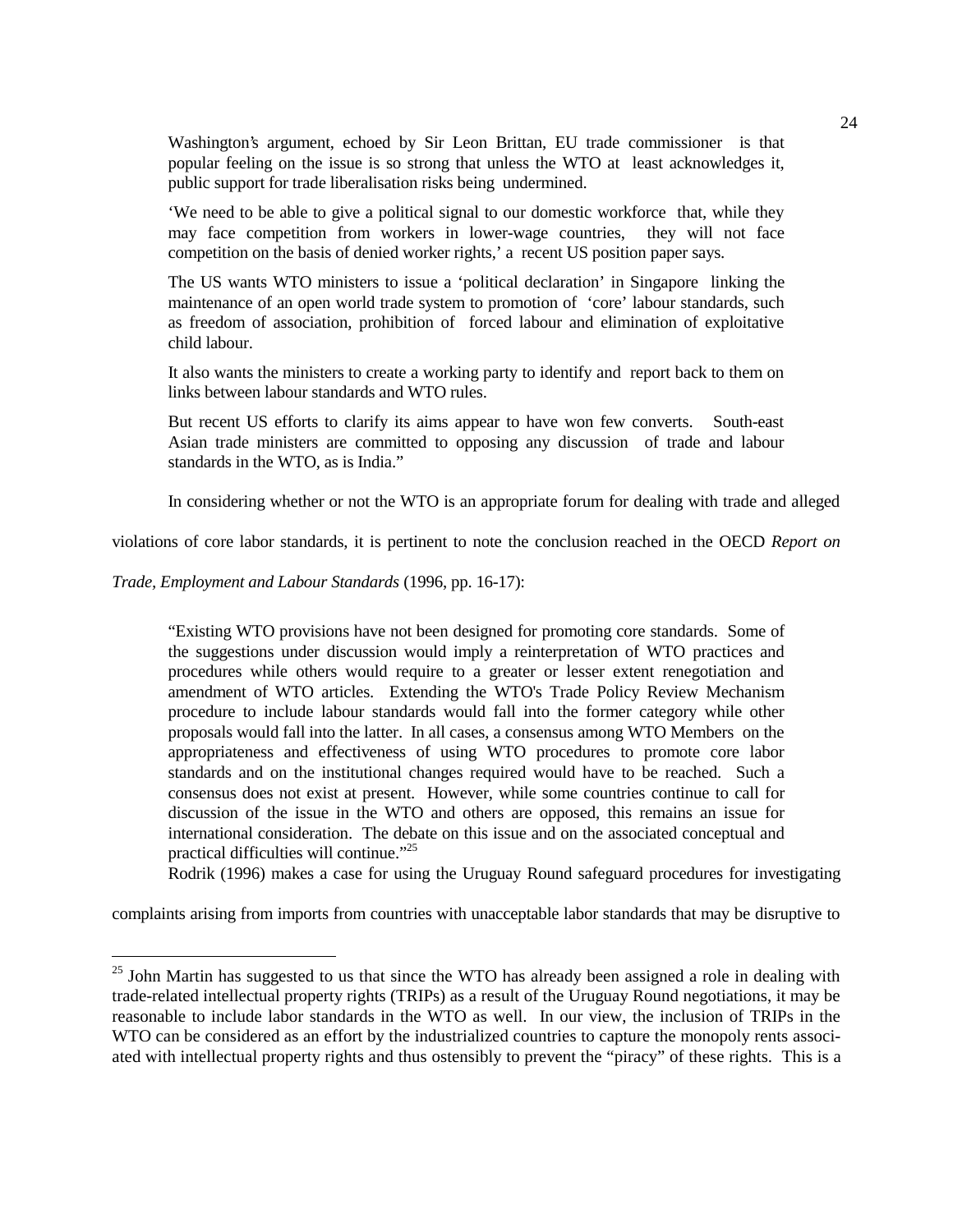domestic producing interests. He stresses the need for including the views of consumers and public interest groups in the importing countries as well as the views of foreign producers. Srinivasan (1996, 1997) has pointed out an important problem with Rodrik's argument, namely that there are all kinds of government regulations, besides labor standards, that influence production costs (e.g., building codes and zoning laws). Thus, in principle, objections might arise concerning imports that may not conform to any one or more domestic regulations. Singling out labor standards is then not convincing. It is not obvious, moreover, that the safeguards procedures, which are designed to be temporary, can be implemented with the broad representation that Rodrik recommends. Finally, as Anderson (1996) has observed, the U.S. experiences with antidumping and countervailing procedures certainly suggest how difficult it may be to avoid the temporary safeguard procedures from being captured by producing interests.

It is also worth noting that Freeman (1994a, p. 32) is somewhat inclined to support the inclusion of

labor standards in trade agreements:

 $\overline{a}$ 

"Unlike trade economists who view any interference with free trade as the work of the devil, I would be pragmatic in this area. ...If trade negotiations are the only way to raise forcefully the standards flag in an international setting, why not? If trade sanctions can improve labor standards, that benefit must be weighed against the cost of lost trade. If trade sanctions can overturn an evil dictatorial regime and save human lives, go for it. Perhaps the standards issue will induce international trading groups to consider innovative ways that international trade might be used to finance improvements in standards."

Krueger (1997, p. 288) has expressed a similar view:

"Labor standards strike me as a legitimate subject of bargaining in trade negotiations. Presumably, a well-intentioned government will not accept an agreement unless, in total, it is expected to make the country better off. ...Because the demand for labor standards tends to rise with national income, many countries will choose on their own to strengthen and enforce their standards following trade agreements."

While the views expressed by Freeman and Krueger may be justified on pragmatic and political grounds,

there is still a question of whether and how labor standards should be dealt with in the WTO multilateral

very different matter from dealing with intercountry differences in labor standards which may reflect variations in per capita income levels and a host of structural and institutional factors.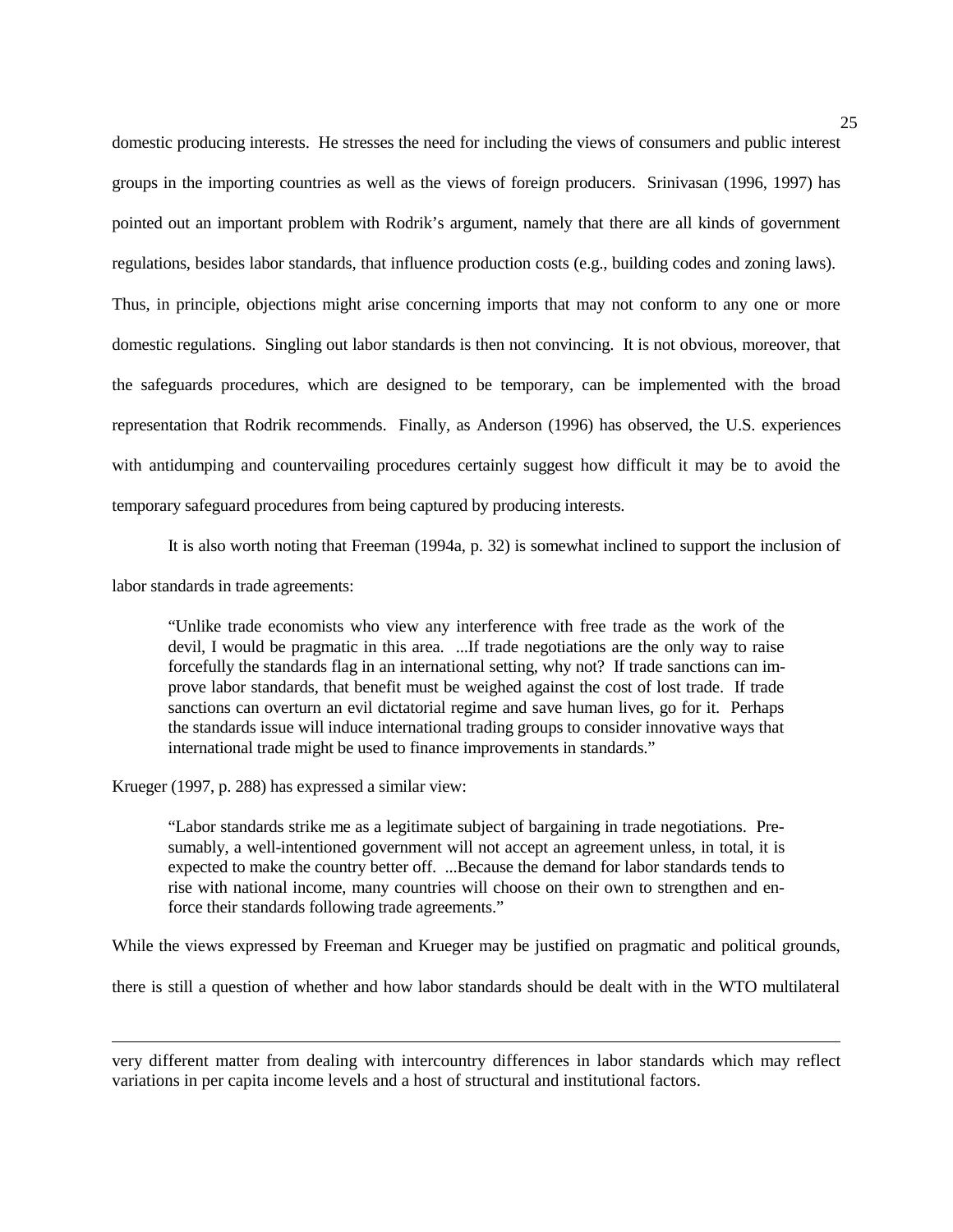context. The welfare gains from trade liberalization have long been a central feature of nondiscrimination in the GATT system. It would be a major departure from precedent if countries with allegedly low labor standards were now to be denied improved market access on these grounds.<sup>26</sup>

The debate on whether labor standards should be placed under the WTO's purview was for all practical purposes resolved in the negative at the December 1996 WTO Ministerial Meeting. Thus, as reported by Williams in *The Financial Times* (December 16, 1996, p. 4):

"Predictably hardest to resolve was the issue of labour standards, where the U.S. threatened to veto the entire declaration if no mention was made. Ministers eventually agreed to uphold internationally recognised core labour standards,.... But trade sanctions to enforce them were rejected and there is no provision for follow-up work in the WTO, which is asked simply to maintain its (minimal) collaboration with the International Labour Organisation."

The U.S. position at the Singapore Ministerial Meeting could be interpreted in part as pre-election posturing by the Democrats, as de Jonquieres and Williams note, especially since the Republicans have opposed linking labor standards and trade. Thus, the Republican controlled 104th Congress was reluctant to grant "fast track" negotiating authority to the Clinton Administration so long as the intention was to include labor issues as part of any future trade negotiations.<sup>27</sup> Given that the outcome of the November 1996 U.S. election resulted in the continued Republican control of Congress, the Clinton Administration will almost certainly have to mute its position on trade and labor standards if it is to be granted fast track negotiating authority. Nonetheless, it seems unlikely that the link between trade and labor standards will disappear altogether from public discourse, since organized labor and human rights advocacy organizations will continue to express their concerns.<sup>28</sup> We shall have more to say on this below.

 $26$  Our point therefore is not that we see the recommendations of Freeman and Krueger as "the work of the devil." Rather, we do not consider trade agreements and trade sanctions to be an effective and equitable means for raising international labor standards.

 $27$  See, for example, U.S. House of Representatives (1995).

<sup>28</sup> Thus, as reported by Greenhouse in *The New York Times*, February 20, 1997, p. C3: "Putting the labor movement on a potential collision course with President Clinton, AFL-CIO leaders voted "...to oppose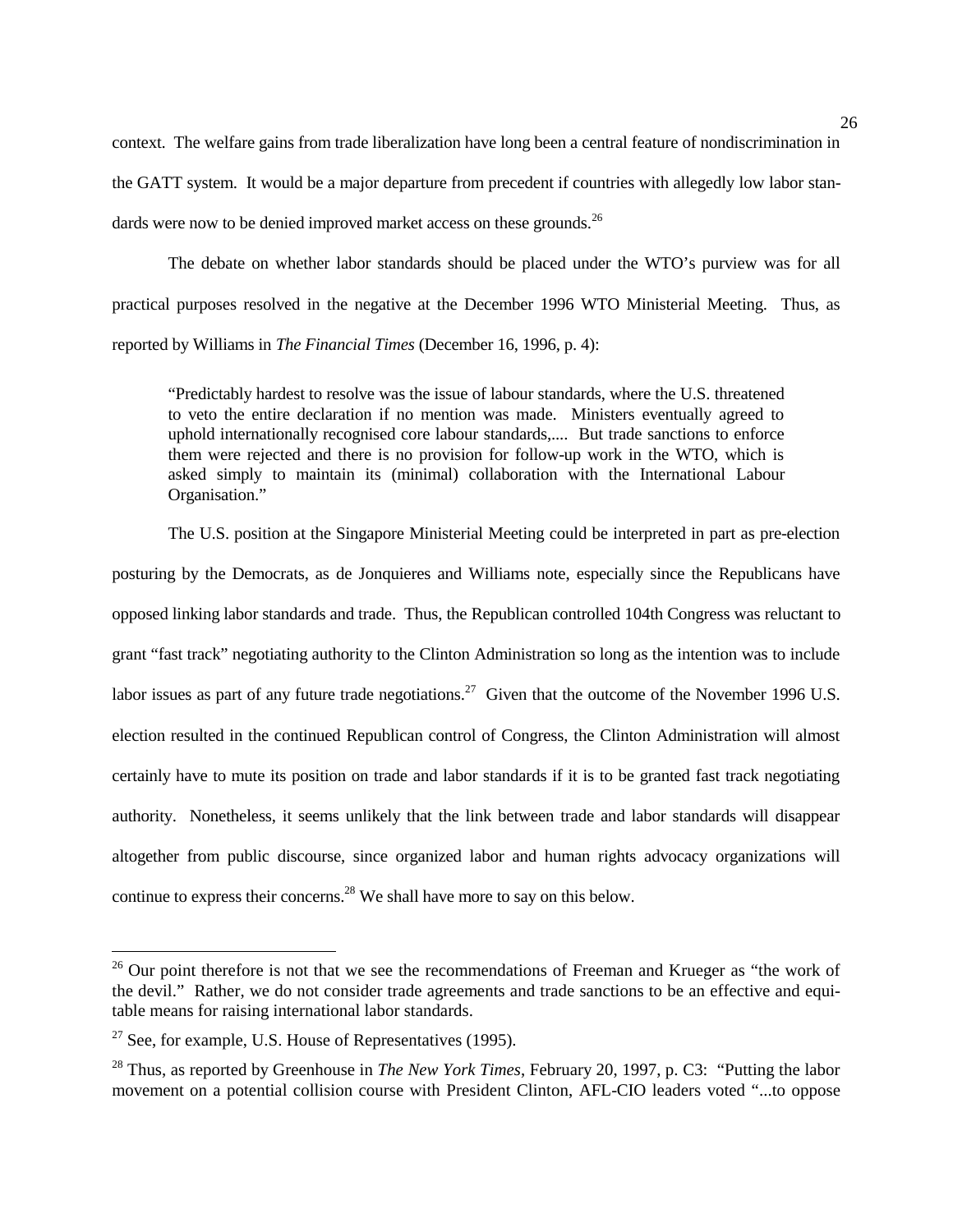### **Regional Arrangements**

#### *European Union*

 $\overline{a}$ 

Issues of worker rights have been a focus of attention in the European Union (EU) because of concerns over low-wage competition from some EU member countries, persistent unemployment, and wage stagnation. Sapir (1995b) notes that the first efforts to address the harmonization of social policies in Europe can be traced back to early stages of European integration prior to 1958. According to De Boer and Winham (1993, p. 17), the issue of a Community-wide Social Charter was first broached in 1972. Subsequently, with the issuance in 1985 of the white paper signaling the intention to remove remaining barriers to trade and creation of a Single Market, a Community Charter of Fundamental Social Rights for Workers was drafted in 1988. This Charter, which is quite comprehensive and encompasses the "core" and "other" labor standards noted in our earlier discussion, was adopted by all EU members except the United Kingdom. It was hoped to incorporate the Social Charter into the Maastricht Treaty in December 1991, but this was opposed once again by Britain. The Social Charter was subsequently approved by the other 11 EU members, but on a voluntary basis and not as part of the Maastricht Treaty.<sup>29</sup>

In his evaluation of the EU Social Charter, Sapir (1995a, pp. 742-743) concluded that harmonization of social policies was not a pre-condition of successful European trade liberalization and integration. He noted further that:

"In the mid-1990s, differences in labour standards between member states remain substantial and 'social harmonisation' remains a distant reality. ...whatever harmonisation has been achieved in Europe, it could not have occurred without redistributive mechanisms

extending the North American Free Trade Agreement to other countries unless it includes protections on labor and the environment that the Administration has previously rejected." This is a good example of the point we made earlier that advocates of labor standards apparently care more about protecting their own interests rather than the interests of supposedly exploited foreign workers.

<sup>&</sup>lt;sup>29</sup> The highlights of the Charter of Fundamental Social Rights are summarized in De Boer and Winham (1993, pp. 36-37), and the full text is to be found in Commission of the European Communities (1990).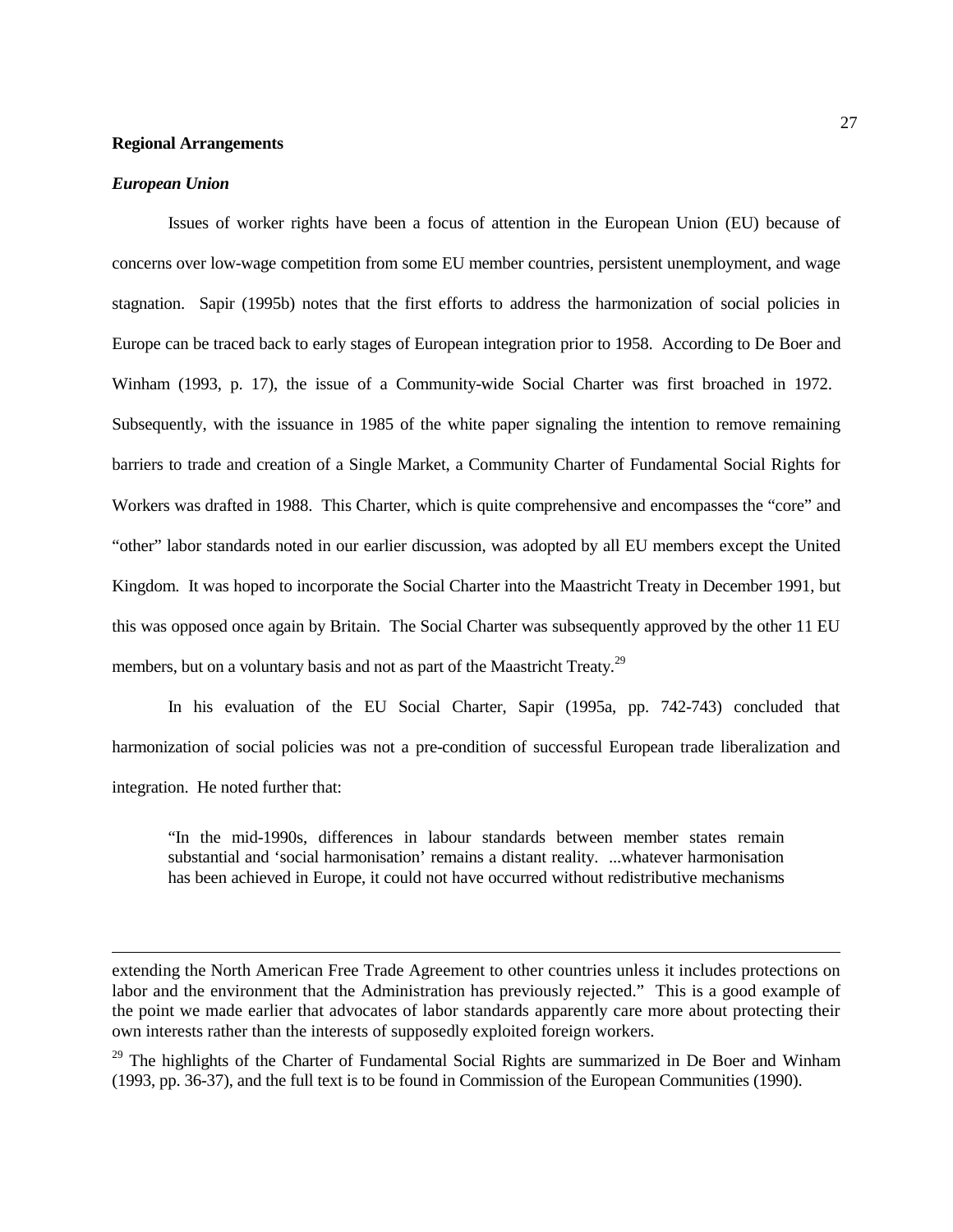between countries. In the absence of such mechanisms, the harmonisation of social policies cannot be contemplated internationally."30

## **NAFTA**

 $\overline{a}$ 

At the time that NAFTA was being negotiated, some observers urged that NAFTA include a Social Charter for North America as a possible means of protecting the interests of workers.<sup>31</sup> Instead of including a Social Charter, however, and since the NAFTA had already been signed by the member countries in the summer of 1992, the newly elected Clinton Administration opted to pursue a separate side agreement covering labor issues as well as an agreement covering environmental issues.<sup>32</sup> Aggarwal (1995, p. 34) has summarized the main features of the labor side agreement as follows:

"First, the NAFTA supplemental agreement contains a more comprehensive list of labor standards than the five typically present in U.S. trade programs [which are noted below]. The agreement commits each party to the promotion of eleven broad labor conditions ranging from freedom of association to migration policies. Second, the agreement does not attempt to apply U.S. standards or...common uniform criteria in its evaluation of labor conditions in other countries. Instead, the agreement contains different enforcement mechanisms for different standards. The complaint process consists of three stages--filing a petition with the domestic National Administrative Office (NAO), Ministerial consultations, and lastly consultation with the Evaluation Committee of Experts (ECE). Complaints pertaining to freedom of association, the right of collective bargaining, and/or the right to strike can only be taken to the second stage of the complaint process. More importantly, sanctions cannot be utilized to encourage enforcement of laws pertaining to these rights. Of the eleven labor principles, only the implementation of those pertaining to child labor, minimum employment standards, and occupational health and safety can be supported by sanctions."<sup>33</sup>

Because it required some time to establish the institutional framework following the implementa-

tion of NAFTA in January 1994, there has been limited experience to date in administering the labor side

 $30$  For information on the degree of convergence (or lack of it) between the EU and the European Free Trade Area (EFTA) on labor standards, see the chapter on "Labour Standards and Economic Integration" in OECD (1994).

 $31$  A useful reference is Lemco and Robson (1993).

 $32$  At the time, the negotiation of these side agreements may have been helpful in obtaining Congressional approval of the NAFTA. However, as we note below, the resort to such side agreements does not carry over necessarily to other regional or multilateral trade agreements.

<sup>&</sup>lt;sup>33</sup> See also OECD (1996, pp. 178-83).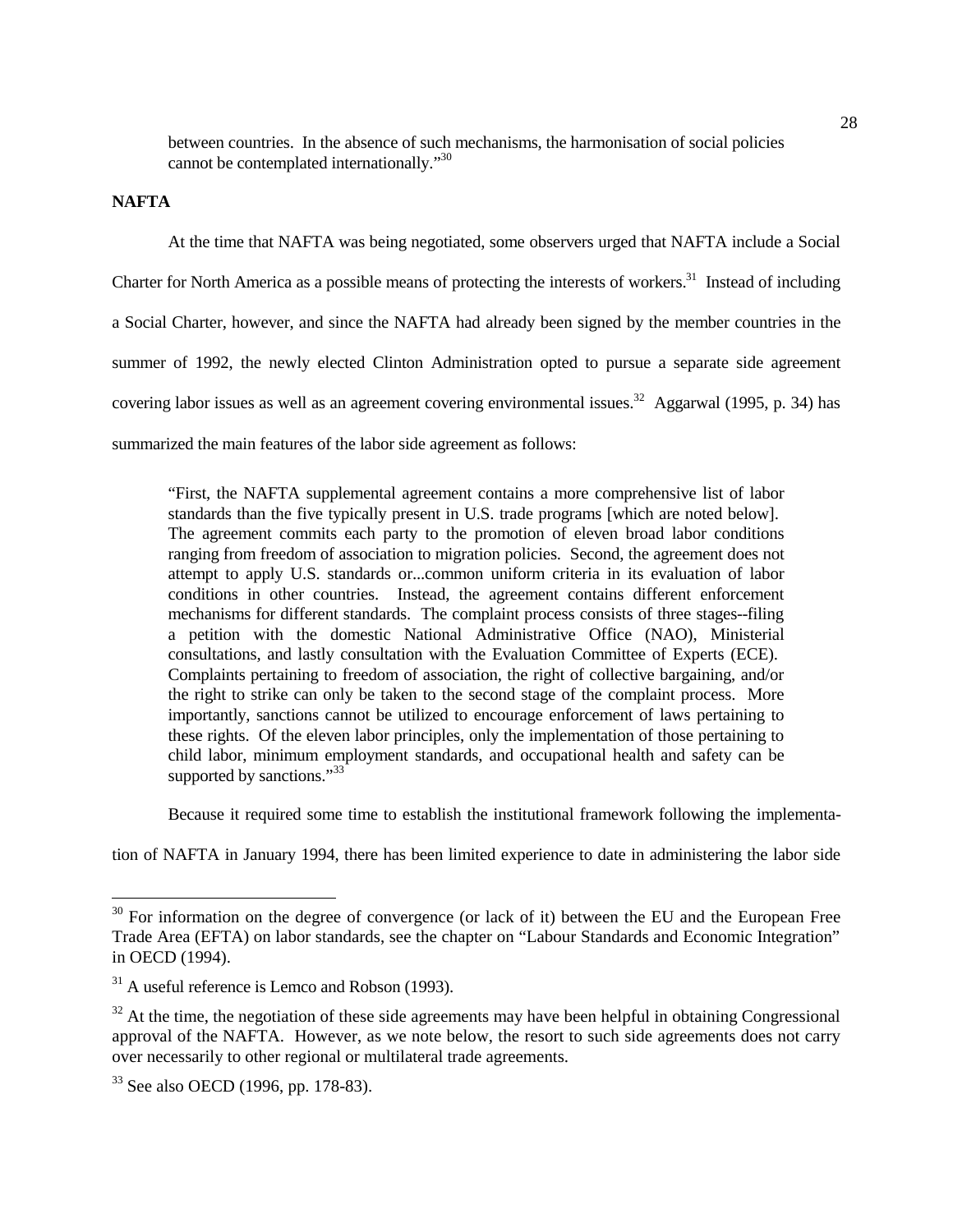agreement. As of March 1997, the U.S. NAO has received six submissions alleging non-compliance by Mexico with its labor laws. These submissions have involved issues of freedom of association being denied to Mexican workers. No action was recommended on two submissions, the third was withdrawn, and the others are pending. Mexico has received one submission about U.S. noncompliance with its labor laws, involving closure of a subsidiary of the Sprint Corporation in San Francisco. This case is pending.

It is of course interesting to ask whether the NAFTA labor side agreement might serve as a model for a global agreement that might in the future be incorporated into the WTO or into an expanded NAFTA. As far as a global agreement is concerned, the NAFTA side agreement goes beyond what are considered to be core labor standards and emphasizes the observance of existing national laws governing labor standards in the NAFTA member countries rather than the intercountry harmonization of these laws that proponents of labor standards favor. Further, not all standards are subject to sanctions and those that are (i.e., child labor, minimum employment standards, and occupational safety and health) are precisely ones that have engendered much of the ongoing controversy in the global context. Whether a labor side agreement should be made a condition of expanding NAFTA to include Chile and other nations in the Western Hemisphere also appears problematic in our view on both conceptual and empirical grounds as well as on political grounds because of Congressional opposition.

#### **National/Unilateral Arrangements**

 $\overline{a}$ 

As noted in Brown, Deardorff, and Stern (1996, p. 229), since the 1980s it has become increasingly common to include international labor standards criteria in U.S. foreign economic legislation.<sup>34</sup> The most important of these actions have been in establishing eligibility for trade preferences in the 1983 Caribbean

 $34$  The standards include: (1) freedom of association; (2) the right to organize and bargain collectively; (3) freedom from forced labor; (4) a minimum age for employment; and (5) acceptable conditions of work, including a minimum wage, limitations on hours of work, and occupational safety and health rights in the workplace.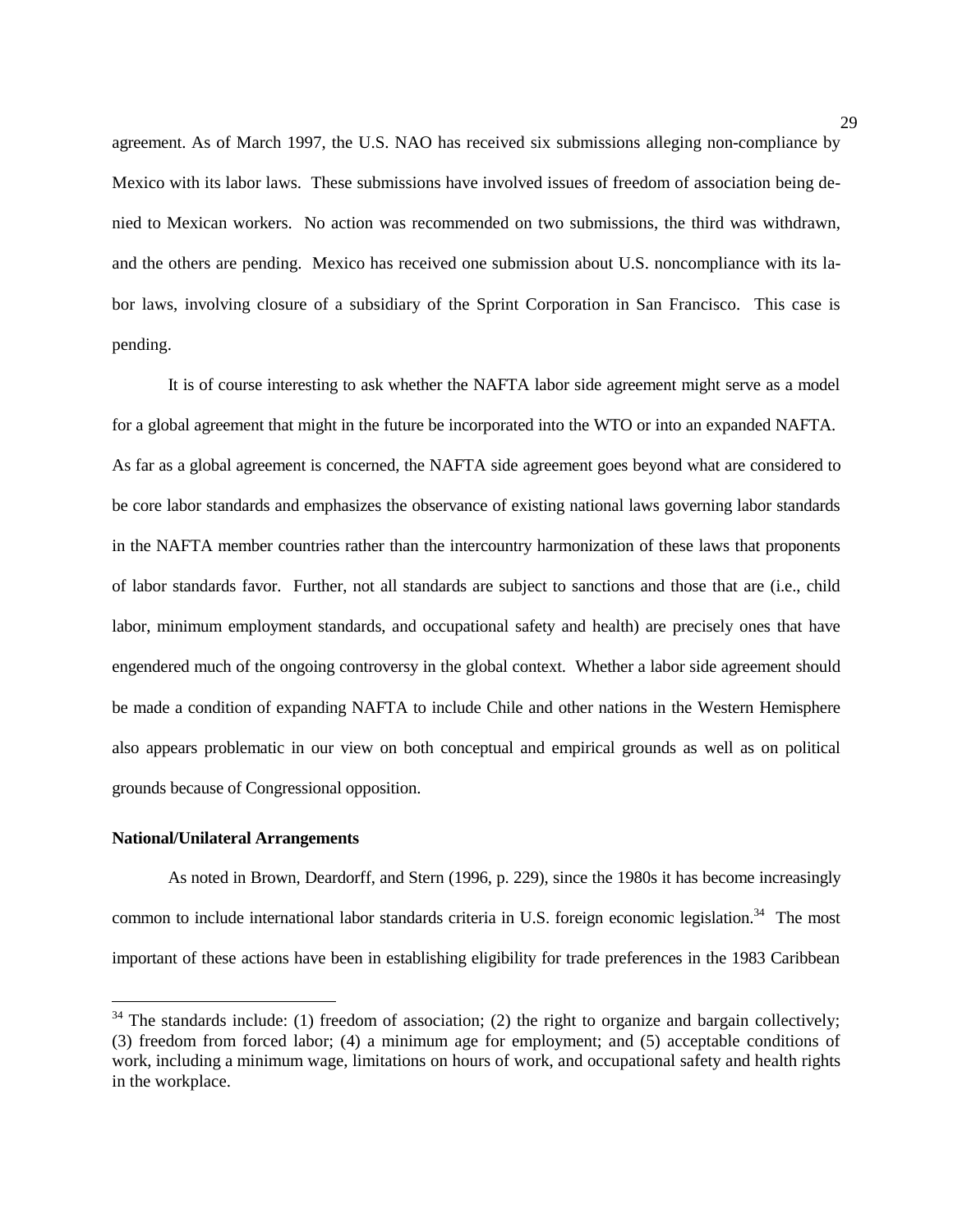Basin Economic Recovery Act and the 1984 renewal of the Generalized System of Preferences (GSP), and making the foreign denial of worker rights actionable under Section 301 of the 1988 Trade Act. The 1988 Trade Act also expanded the requirements of the Departments of State and Labor to submit periodic reports to Congress on human rights abuses and foreign adherence to internationally recognized worker rights. The stipulations on labor standards in the GSP were made mandatory. GSP eligibility has in fact been revoked at times for a number of developing countries until they showed evidence that the offending actions had been or were in the process of being eliminated. Apparently prompted by the U.S. experience, the EU has adopted similar labor standards criteria for its GSP program to become effective in 1998.

While there may be instances in which countries have improved their labor standards in order to maintain GSP eligibility, these cases may not be important economically, considering the size of the countries involved and the limited benefits from the GSP because of the restricted product coverage. Also, in the future the value of GSP will be eroded as the result of implementing the tariff reductions negotiated in the Uruguay Round. Nonetheless, it may appear that the experiences with quid-pro-quo actions under the GSP program can possibly provide some useful insights into the design and implementation of policies and procedures governing trade-linked labor standards in other contexts. This may be misleading, however, since the removal of GSP eligibility is essentially decided unilaterally by the United States and the EU, both of which are obviously very powerful entities in the global trading system.<sup>35</sup> Unilateral U.S. action can also be taken under Section 301 of the U.S. Trade Act. One should be wary therefore of arrangements in which developing countries may be coerced into taking actions detrimental to their own interests in response to pressures from their more powerful trading partners.

 $35$  Further discussion of labor standards and trade preferences can be found in OECD (1996, pp. 182-90).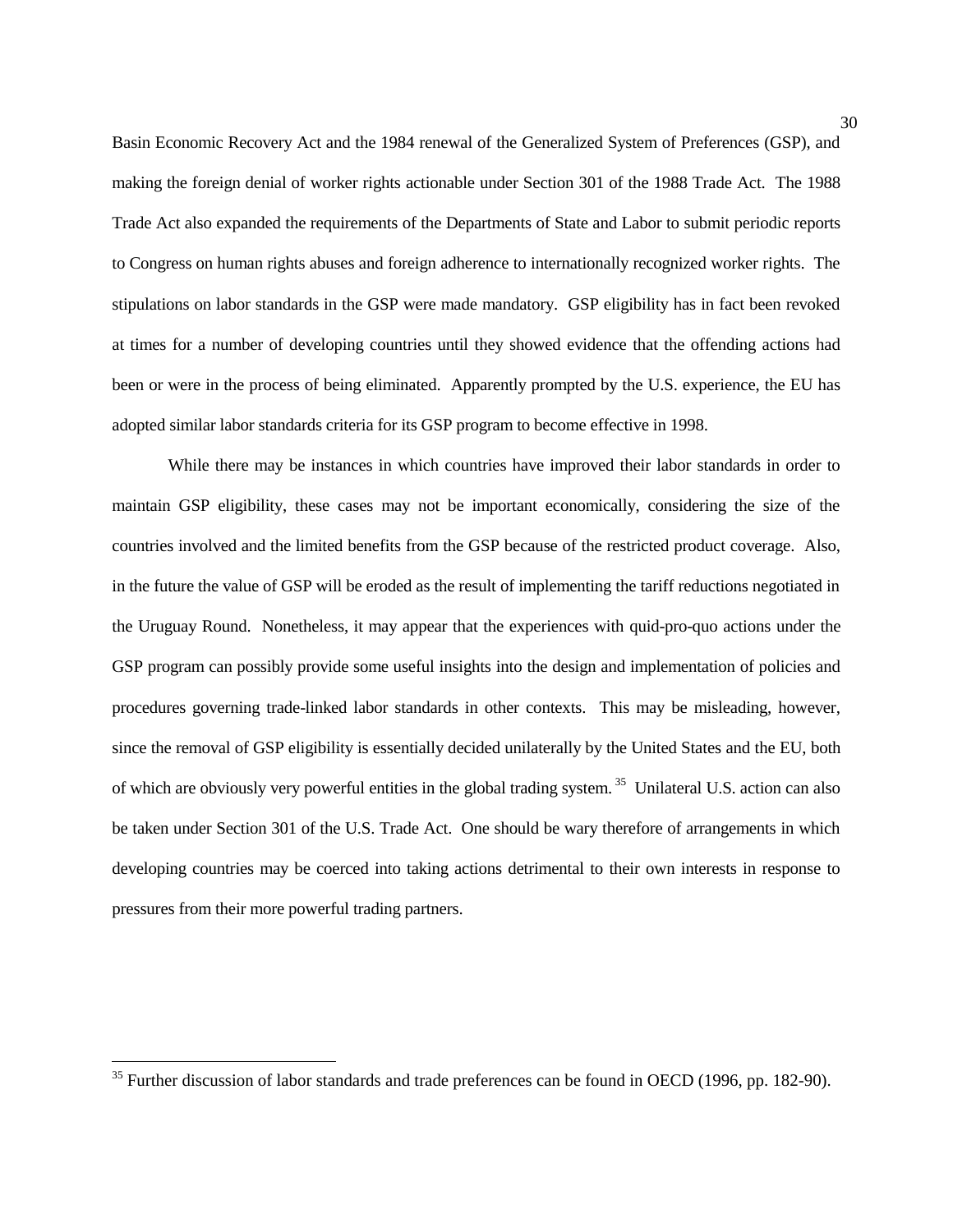#### **Other Arrangements**

There are a number of other arrangements that deserve mention in addition to those already discussed above.

For example, as noted in OECD (1996, pp. 161-69), the OECD, ILO, UNICEF, and other UN agencies have been active in promoting cooperative programs of economic development in which practical measures backed up often by multilateral and bilateral financial assistance can be devised to deal with some of the underlying causes of poverty in poor countries that may be reflected in the employment of children and the absence or relatively weak enforcement of core labor standards. The OECD and ILO have also developed international codes of conduct applicable to multinational enterprises (MNEs) that may assist in improving labor standards and working conditions in MNE affiliates in host developing countries. Individual firms can attempt to develop codes of conduct on their own, as Aggarwal (1995, p. 39) has noted has been done by such U.S. MNEs as Levi Strauss, Liz Claiborne, Nike, Reebok, Sears, Timberland, and Walmart. These cooperative efforts and codes of conduct are essentially voluntary in nature, and, of course, there is no guarantee that they will be effective in all circumstances in low-income countries, as some firms have already discovered. Nonetheless, they serve an important role insofar as they help to focus attention on the importance of the root causes of underdevelopment and the types of business practices that may help low-income countries to raise per capita incomes and improve conditions of work.

Finally, we may reiterate the importance of consumer labeling in providing a market-based method for helping to improve labor standards when these standards can be treated as private goods. The advantage of labeling is that it provides information about production processes being used and allows consumers in making their consumption choices to reflect the satisfaction that they derive from the presumed realization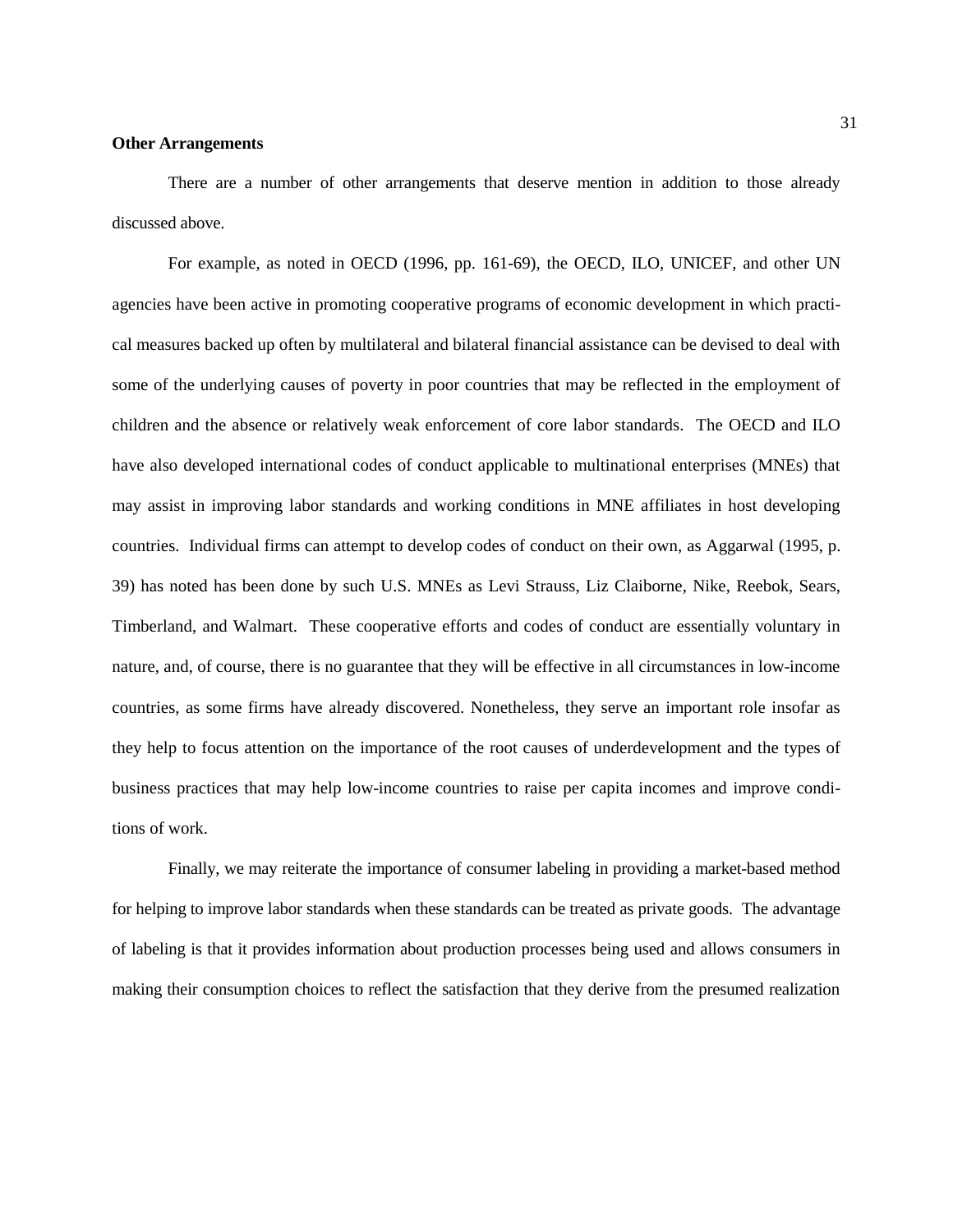of higher labor standards internationally.<sup>36</sup> When labor standards are considered to be public goods, there will be a need for governmental policies. What is important is that these various private and public actions can be carried out without the coercion that may be involved when efforts are made internationally to influence governments to change their domestic labor-market policies.<sup>37</sup>

#### **VI. Conclusions and Implications for Policy**

The motivation for this paper has been to consider whether international labor standards should be incorporated into the rules and mandate of the WTO which oversees the international trading system and into U.S. trade policies and trade agreements.. A case could possibly be made for devising WTO rules and disciplines to improve core labor standards in low-income countries and, by the same token, to prevent the United States and other high-income countries from abusing their economic power in seeking measures that would be detrimental to the cost competitiveness and economic welfare of low-income countries.<sup>38</sup> However, it is difficult in our view to make this case convincingly because of the diversity of labor standards in countries with differing national characteristics, policies, and institutions. Furthermore, our

<sup>&</sup>lt;sup>36</sup> Aggarwal (1995, pp. 39-40) cites the example of the Child Labor Coalition, which was formed in 1989 by several religious, human rights, and union groups for the purpose of informing consumers in high-income countries about child labor conditions used in producing goods such as rugs in South Asia. The Coalition has sponsored the so-called Rugmark campaign which provides producers with a certifying label that they can attach to their exports indicating that they do not employ child labor. According to de Jonquieres and Williams (1996), the United States has proposed in the ILO that the Rugmark labeling system be extended to clothing and other products. See also U.S. Department of Labor (1996) for a report on codes of conduct for the U.S. apparel industry based on a survey of 42 companies and visits to six countries that are major apparel exporters to the U.S. market. These voluntary codes of conduct in the apparel industry have become increasingly common since the early 1990s, although monitoring and enforcement of the codes often present difficulties in many instances.

 $37$  But again note that worker and family incomes may not be raised if their effective labor supply is reduced by the various private/public actions.

 $38$  Bernard Hoekman has suggested to us that some existing features in the WTO such as the agreements on pre-shipment inspection and trade-related intellectual property rights could be helpful in facilitating the provision of information to international traders and consumers.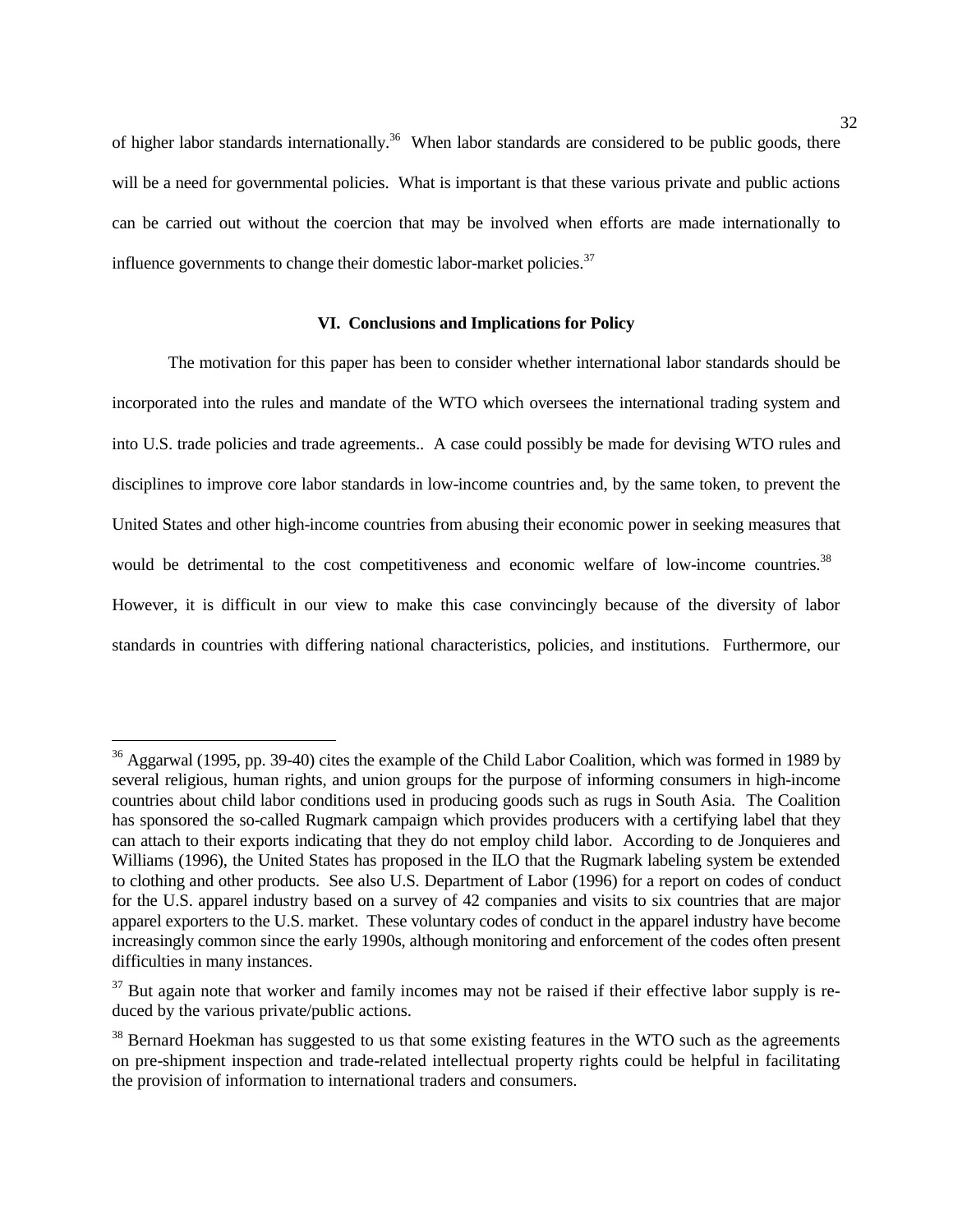literature review suggests that there are no compelling theoretical and empirical grounds to support the international enforcement and harmonization of labor standards.<sup>39</sup>

What then should be done on the global level? Issues of international labor standards have historically been the province of the ILO, which is often criticized because it lacks a mechanism for enforcement of discipline to raise labor standards and because it espouses an interventionist social agenda. While these criticisms may be true, they miss the point in our judgment. There is ample evidence that labor standards are raised as countries achieve higher levels of economic development and per capita incomes. If so, then what is needed are policies to provide technical and financial assistance to promote economic progress and the accompanying realization of higher labor standards in low-income countries.

With sufficient encouragement and increased financial support, the ILO can provide a multilateral forum that would serve to strengthen its role and authority in pursuing improved labor standards internationally. While the United States and many of the member countries in the European Union wanted to link labor standards and trade in the WTO, we noted that their efforts were unsuccessful at the WTO Ministerial Meeting in Singapore in December l996. The challenge then is to reinforce the institutional role for which the ILO has been designed.<sup>40</sup>

If the responsibility for monitoring and helping developing countries to improve their labor standards is centered in the ILO, there is no obvious case to be made for the United States to incorporate

 $39$  We would take issue therefore with the point made in the OECD Report (1996, p. 14) that: "Even though efforts to improve observance of core labour standards may be facilitated by economic growth and freer trade, there are reasons to doubt that market forces alone will automatically improve the standards. Hence, the importance of more direct promotion mechanisms." The key words here are "automatically" and "direct." As we have tried to make clear in our discussion and as Srinivasan also notes in his comment on Stern (1997), it may well be that labor-market failures are present in many countries. But if this is the case, the optimal policies are domestic in character, and it is by no means obvious why international policies are preferred and how they can better overcome the domestic market failures at issue.

<sup>&</sup>lt;sup>40</sup> See Charnovitz (1995) for suggestions for reinvigorating the ILO and for changes especially in U.S. policies that would serve to strengthen the ILO.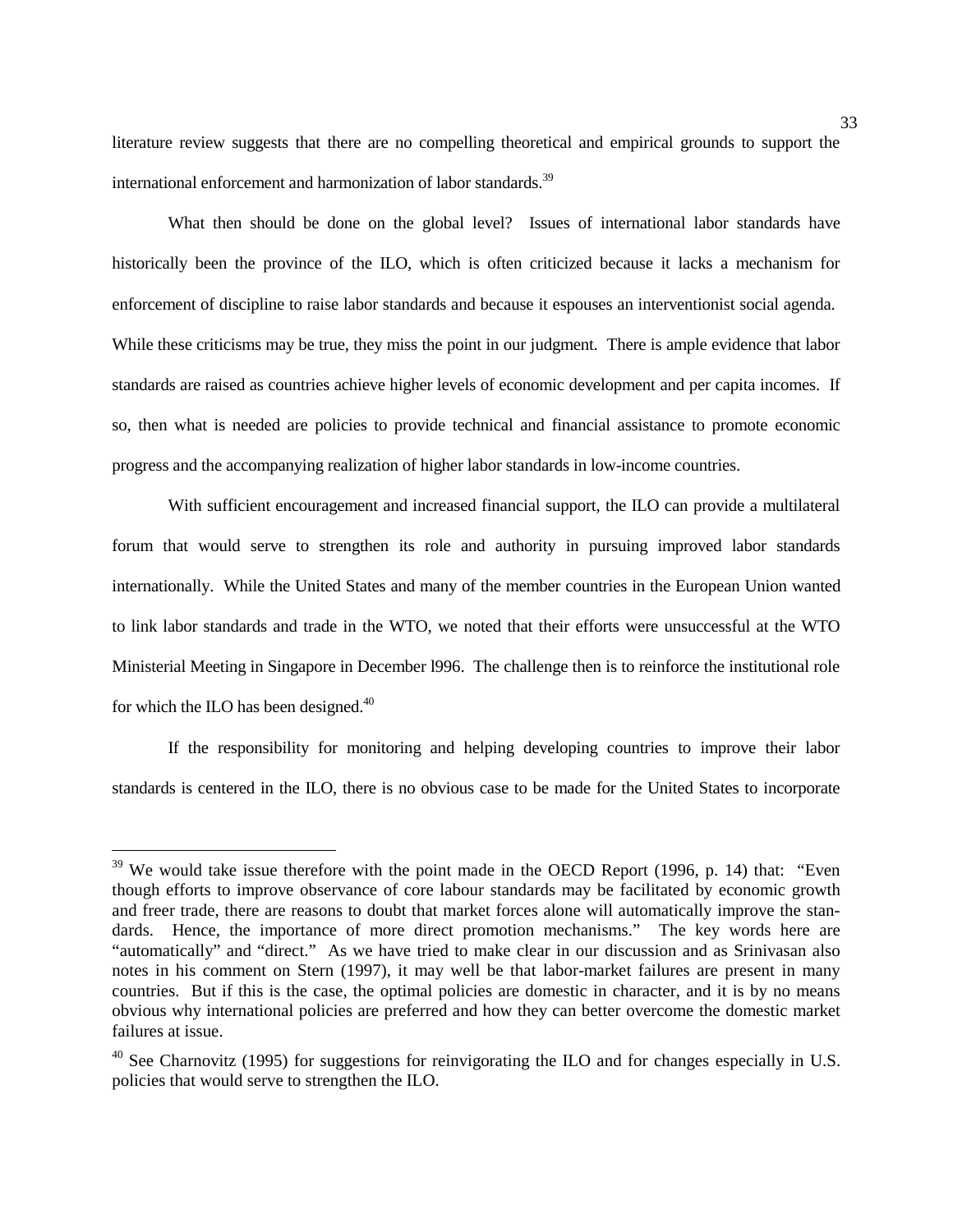labor standards issues into its trade policies and trade agreements. We recognize that adherence to certain specified labor standards has been made a condition in U.S. preferential trade arrangements, especially in the GSP arrangements and in the labor side agreement in the NAFTA. There is not much evidence, however, that actual or threatened withdrawal of GSP has had much impact on developing country labor standards. Further, the actions initiated to date under the NAFTA labor side agreement have primarily involved alleged noncompliance with the right of freedom of association. Our review of the empirical evidence on labor standards and U.S. trade suggests that there is no case to be made that ostensibly low foreign labor standards are harmful to American firms and workers. Moreover, foreign direct investment appears to be more attracted to countries with high rather than low labor standards. Thus, as already stated, U.S. policies should be directed to maintaining open markets and encouraging the economic growth of its developing country trading partners. This is the surest way to achieve higher labor standards since there is pervasive evidence that standards are improved with higher levels of per capita incomes. U.S. policies in support of the activities of the ILO would also be helpful in providing inducements and technical and financial assistance to developing countries in raising their standards.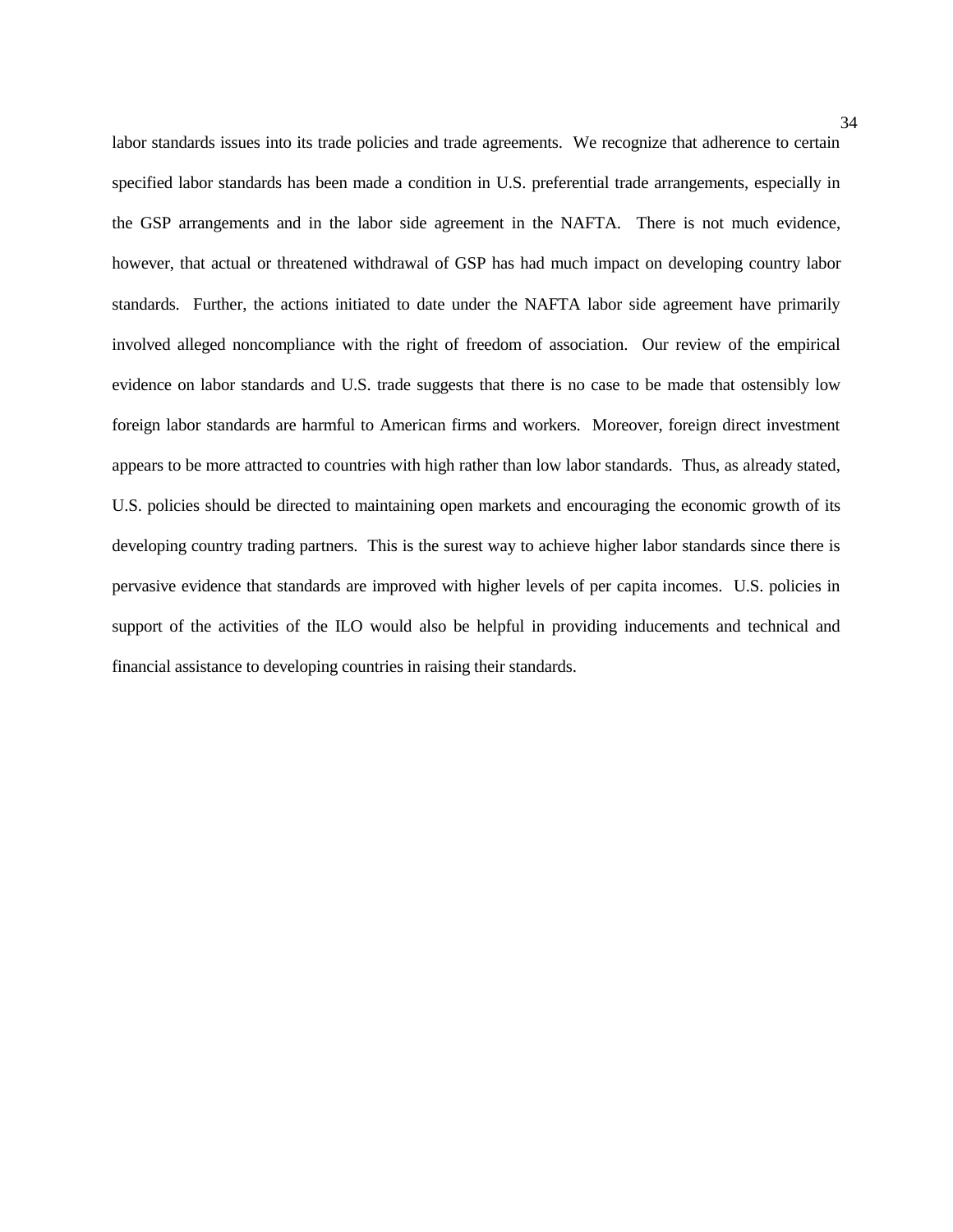#### **References**

- Aggarwal, Mita. 1995. "International Trade, Labor Standards, and Labor Market Conditions: An Evaluation of the Linkages," USITC, Office of Economics Working Paper No. 95-06-C (June).
- Anderson, Kym. 1996. "Social Policy Dimensions of Economic Integration: Environmental and Labour Standards," in T. Ito and A. O. Krueger (eds.), *Regionalism vs. Multilateral Trade Agreements*. Chicago: University of Chicago Press for the NBER.
- Bhagwati, Jagdish. 1995. "Trade Liberalisation and 'Fair Trade' Demands: Addressing the Environmental and Labour Standards Issues," *The World Economy* 18:745-59.
- Bloom, David E. and Waseem Noor. 1994. "Labor Standards and the Emerging World Economy," processed, Columbia University.
- Brown, Drusilla K., Alan V. Deardorff, and Robert M. Stern. 1996. "International Labor Standards and Trade: A Theoretical Analysis," in Jagdish Bhagwati and Robert Hudec (eds.), *Harmonization and Fair Trade: Prerequisites for Free Trade?* Cambridge: MIT Press.
- Casella, Alessandra. 1996. "On Standards and Trade: A Review of Simple Results," in Jagdish Bhagwati and Robert Hudec (eds.), *Fair Trade and Harmonization: Prerequisites for Free Trade?* Cambridge: MIT Press.
- Charnovitz, Steve. 1986. "The Influence of International Labor Standards on the World Trading Regime: A Historical Review," *International Labour Review* 126:565-84.
- Charnovitz, Steve. 1995. "Promoting Higher Labor Standards," *The Washington Quarterly* 18:167-90.
- Commission of the European Communities. 1990. *The Community Charter of Fundamental Social Rights for Workers.* European File 6/90. Brussels: Commission of the European Communities.
- De Boer, Elizabeth and Gilbert R. Winham. 1993. "Trade Negotiations, Social Charters, and the NAFTA," in Jonathan Lemco and William B.P. Robson (eds.), *Ties Beyond Trade: Labor and Environmental Issues under the NAFTA.* Canadian-American Committee: C.D. Howe Institute (Canada) and National Planning Association (U.S.A.).
- de Jonquieres, Guy and Frances Williams. 1996. "Balancing fair trade and fair work," *The Financial Times* (June 20), p. 8.
- Erickson, Christopher L. and Daniel J.B. Mitchell. 1996. "Labor Standards and International Trade: Background Analysis," presented at conference on "The Multilateral Trading System in a Globalizing World," sponsored by the East-West Center (August 7-9).
- Fields, Gary. 1995. *Trade and Labour Standards: A Review of the Issues.* Paris: OECD.
- Freeman, Richard B. 1993. "Labor Market Institutions and Policies: Help or Hindrance to Economic Development?" *Proceedings of the World Bank Annual Conference on Development Economics 1993,* pp. 117-44.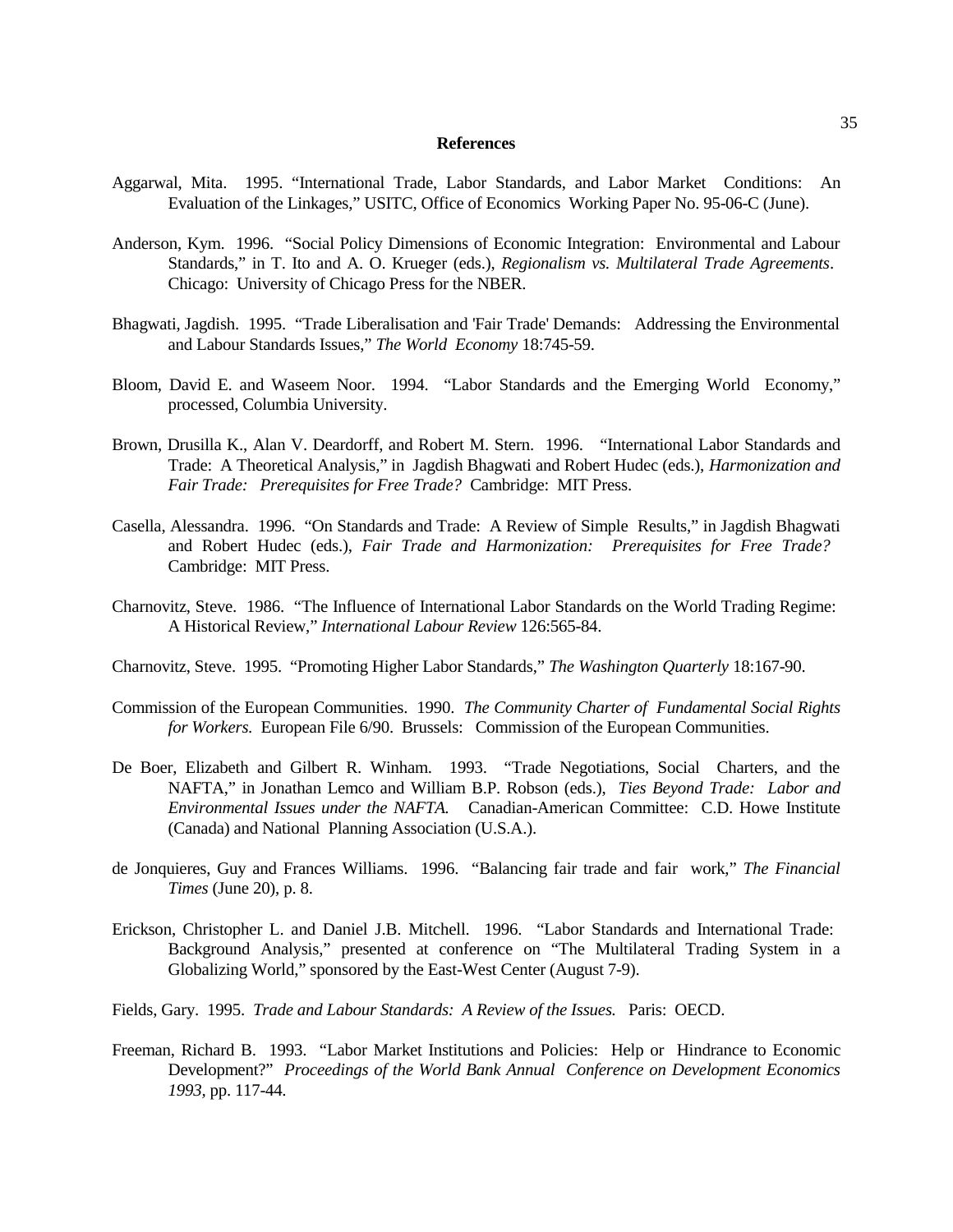- Freeman, Richard B. 1994a. "A Hard-Headed Look at Labor Standards," in U.S. Department of Labor, Bureau of International Labor Affairs, *International Labor Standards and Global Economic Integration: Proceedings of a Symposium*. Washington, D.C.: U.S. Department of Labor.
- Freeman, Richard B. 1994b. "Lessons for the United States," in Richard B. Freeman (ed.), *Working Under Different Rules.* New York: Russell Sage Foundation.
- Golub, Stephen S. 1997. "International Labor Standards and International Trade," paper prepared for the International Monetary Fund (January).
- Greenhouse, Steven. 1997. "Union Leaders Oppose Expanding Free-Trade Treaty Without Modifications," *The New York Times*, February 20, p. C3.
- International Labour Organization (ILO). 1988. *Human Rights: A Common Responsibility.* International Labour Conference, 75th Session, 1988. Geneva: ILO.
- Krueger, Alan. 1997. "International Labor Standards and Trade," *Annual World Bank Conference on Development Economics 1996*. Washington, D.C.: The World Bank, 281-302.
- Lemco, Jonathan and William B.P. Robson (eds.). 1993. *Ties Beyond Trade: Labor and Environmental Issues under the NAFTA.* Canadian-American Committee: C.D. Howe Institute (Canada) and National Planning Association (U.S.A.).
- Lyle, Faye. 1991. "Worker Rights in U.S. Policy," *Foreign Labor Trends,* 91-54, U.S. Department of Labor, Bureau of International Labor Affairs. Washington, D.C.: U.S. Government Printing Office.
- Maskus, Keith E. 1996. "Global Labor Standards and International Trade Policy," paper prepared for the World Bank.
- Maskus, Keith E., Thomas J. Rutherford, and Steven Selby. 1996. "Implications of Changes in Labor Standards: A Computational Analysis for Mexico," *North American Journal of Economics and Finance* 6:171-88.
- Noor, Waseem. 1996. "Labor Standards: A Guise for Protectionist Policy?" processed, Columbia University.
- Organization for Economic Cooperation and Development (OECD). 1994. *OECD Employment Outlook*. Paris: OECD.
- Organization for Economic Cooperation and Development (OECD). 1996. *Trade, Employment and Labour Standards: A Study of Core Workers' Rights and International Trade*. Paris: OECD.
- Pangestu, Mari. 1996. "Asia to West: Stop Playing the Labor Game," *The Asian Wall Street Journal Weekly* (July 1, p. 18).